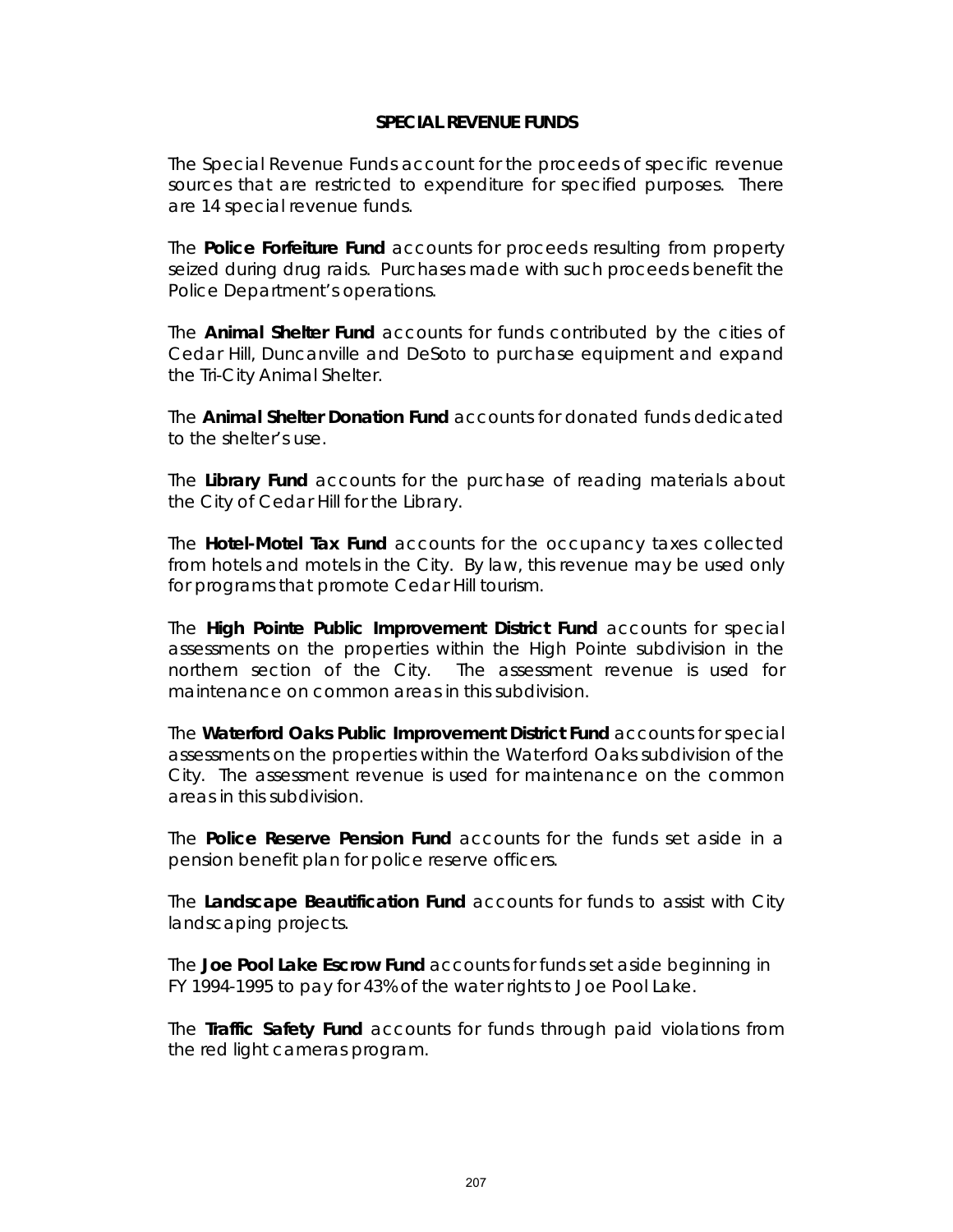#### **SPECIAL REVENUE FUNDS (Continued)**

The **Community Development Corporation Fund** accounts for sales tax collected and used for community development purposes. The Texas Legislature enacted the Ratliff Bill (V.A.C.S., Article 5190.6, Section 4B), enabling cities to present a referendum to the voters for a one-half cent sales tax increase. The 4B sales tax proposal was passed by the voters in January 1994 and became effective on July 1, 1994.

The Community Development Corporation (CDC) is a governing board with seven voting members that review requests for funds from city departments and community organizations that require funds for tangible projects. The CDC adopts a budget which the City Council incorporates into the overall City budget each year.

The **Economic Development Corporation Fund** accounts for sales tax collected and used for economic development purposes. The Texas Legislature enacted the Ratliff Bill (V.A.C.S., Article 5190.6, Section 4A), enabling cities to present a referendum to the voters for a one-half cent sales tax increase. The 4A sales tax proposal was passed by the voters in January 1994 and became effective on July 1, 1994.

The Economic Development Corporation (EDC) is a governing board with five voting members that uses the proceeds from the 4A sales tax to negotiate cash incentives, tax abatements and infrastructure improvements for potential new businesses and existing businesses that wish to expand in the City. The EDC adopts a budget which the City Council incorporates into the overall City budget each year.

The **Crime Control and Prevention District Fund** accounts for funding the Police and Community Team (PACT) program within the Police Department. These funds are raised through one quarter of a cent sales tax.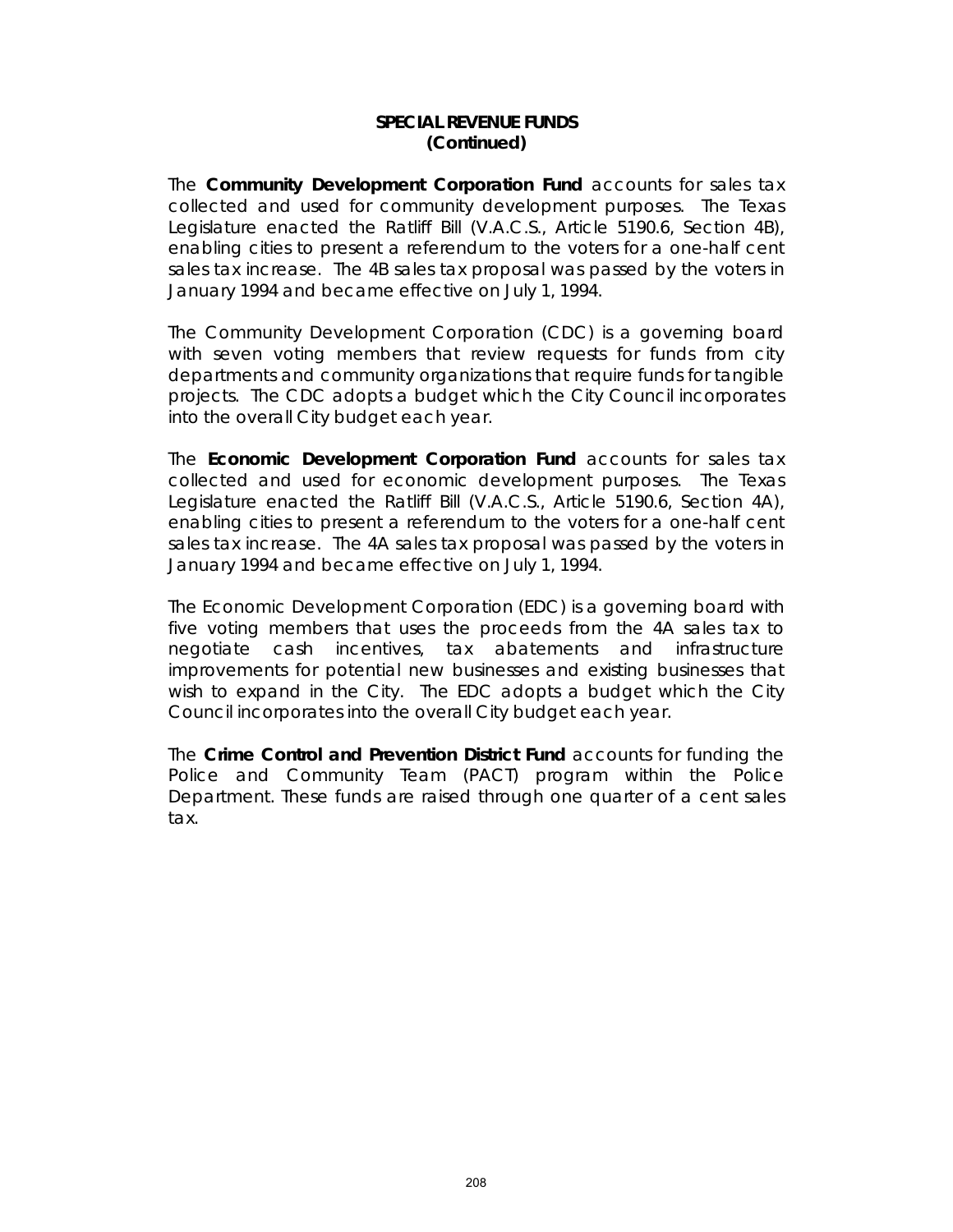#### **Combined Funds**

| <b>CATEGORY</b>                   | <b>ACTUAL</b><br>2011-12 | <b>BUDGET</b><br>2012-13 | <b>ESTIMATED</b><br>2012-13 | <b>BUDGET</b><br>2013-14 |
|-----------------------------------|--------------------------|--------------------------|-----------------------------|--------------------------|
|                                   |                          |                          |                             |                          |
| <b>BEGINNING FUND BALANCE</b>     | \$53,830,060             | \$60,514,838             | \$62,055,059                | \$65,573,421             |
| <b>REVENUES:</b>                  |                          |                          |                             |                          |
| Taxes                             | 6,460,555                | 6,116,500                | 6,740,000                   | 6,971,000                |
| Forfeitures                       | 462,732                  | 314,000                  | 314,000                     | 314,000                  |
| Interest Income                   | 3,760,734                | 2,628,350                | 2,627,153                   | 2,628,800                |
| <b>Employer Contribution</b>      | 20,000                   | 20,000                   | 20,000                      | 20,000                   |
| <b>Donations</b>                  | 102,498                  | 14,000                   | 14,000                      | 13,500                   |
| Other                             | 3,008,659                | 2,970,035                | 2,966,766                   | 3,116,694                |
| <b>Assessments</b>                | 413,305                  | 409,050                  | 402,283                     | 402,800                  |
| <b>Transfers from Other Funds</b> | 1,855,542                | 1,850,000                | 1,850,000                   | 1,850,000                |
| <b>TOTAL Revenues</b>             | \$16,084,025             | \$14,321,935             | \$14,934,202                | \$15,316,794             |
| <b>TOTAL AVAILABLE RESOURCES</b>  | \$69,914,085             | \$74,836,773             | \$76,989,261                | \$80,890,215             |
| <b>EXPENDITURES:</b>              |                          |                          |                             |                          |
| <b>Public Safety</b>              | 390,718                  | 311,480                  | 300,915                     | 1,153,265                |
| <b>Community Services</b>         | 4,251,734                | 5,320,440                | 5,426,104                   | 6,156,998                |
| Economic Development              | 1,142,458                | 9,660,885                | 3,206,165                   | 8,378,915                |
| <b>Capital Expenditures</b>       | 125,831                  | 899,325                  | 729,261                     | 803,000                  |
| Debt Service                      | 269,072                  | 266,165                  | 266,165                     | 270,000                  |
| Tourism                           | 54,444                   | 97,725                   | 80,600                      | 105,600                  |
| Transfer to Other Funds           | 1,624,769                | 1,622,895                | 1,622,895                   | 1,638,830                |
|                                   |                          |                          |                             |                          |
| <b>TOTAL Expenditures</b>         | 7,859,026<br>\$          | \$18,178,915             | \$11,632,105                | \$18,506,608             |
| Revenue over (under) Expenditures | 8,224,999                | (3,856,980)              | 3,302,097                   | (3, 189, 814)            |
| <b>ENDING FUND BALANCE</b>        | \$62,055,059             | \$56,657,858             | \$65,357,156                | \$62,383,607             |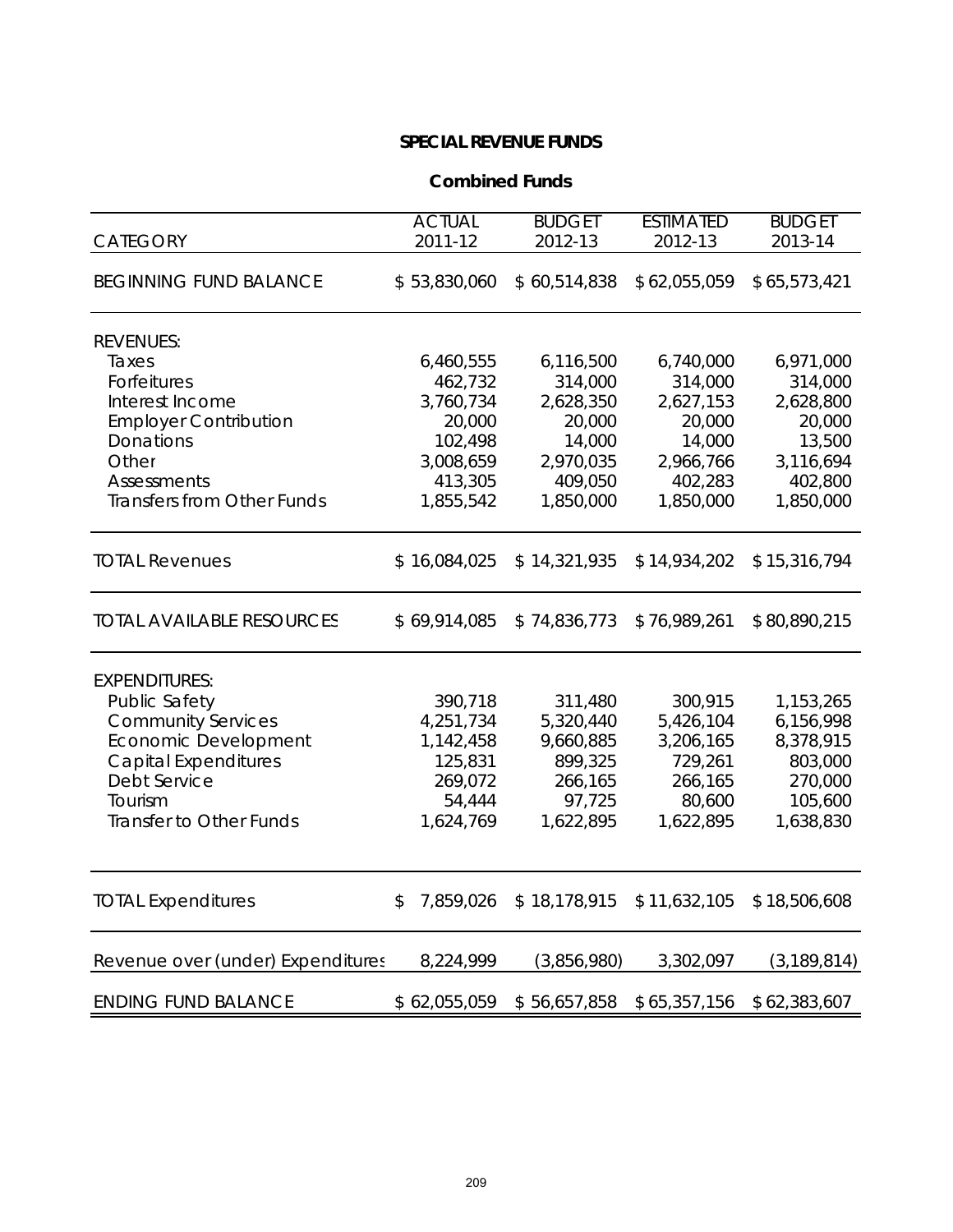#### **Police Forfeiture Fund**

| CATEGORY                                                             | <b>ACTUAL</b><br>2011-12 | <b>BUDGET</b><br>2012-13 | <b>ESTIMATED</b><br>2012-13 | <b>BUDGET</b><br>2013-14 |
|----------------------------------------------------------------------|--------------------------|--------------------------|-----------------------------|--------------------------|
| <b>BEGINNING FUND BALANCE</b>                                        | \$<br>18,984             | 29,539<br>\$             | $\mathfrak{L}$<br>95,007    | 95,507<br>\$             |
| <b>REVENUES:</b><br>Taxes<br>Forfeitures<br>Interest Income<br>Other | 126,237<br>3,355         | 30,000<br>500            | 30,000<br>500               | 30,000<br>500            |
| <b>TOTAL Revenues</b>                                                | 129,592                  | 30,500                   | 30,500                      | 30,500                   |
| <b>TOTAL AVAILABLE RESOURCES</b>                                     | 148,576                  | 60,039                   | 125,507                     | 126,007                  |
| <b>EXPENDITURES:</b><br>Public Safety                                | 53,569                   | 29,050                   | 30,000                      | 30,000                   |
| <b>TOTAL Expenditures</b>                                            | 53,569                   | 29,050                   | 30,000                      | 30,000                   |
| Revenue over (under) Expenditures                                    | 76,023                   | 1,450                    | 500                         | 500                      |
| <b>ENDING FUND BALANCE</b>                                           | 95,007                   | 30,989                   | 95,507                      | 96,007                   |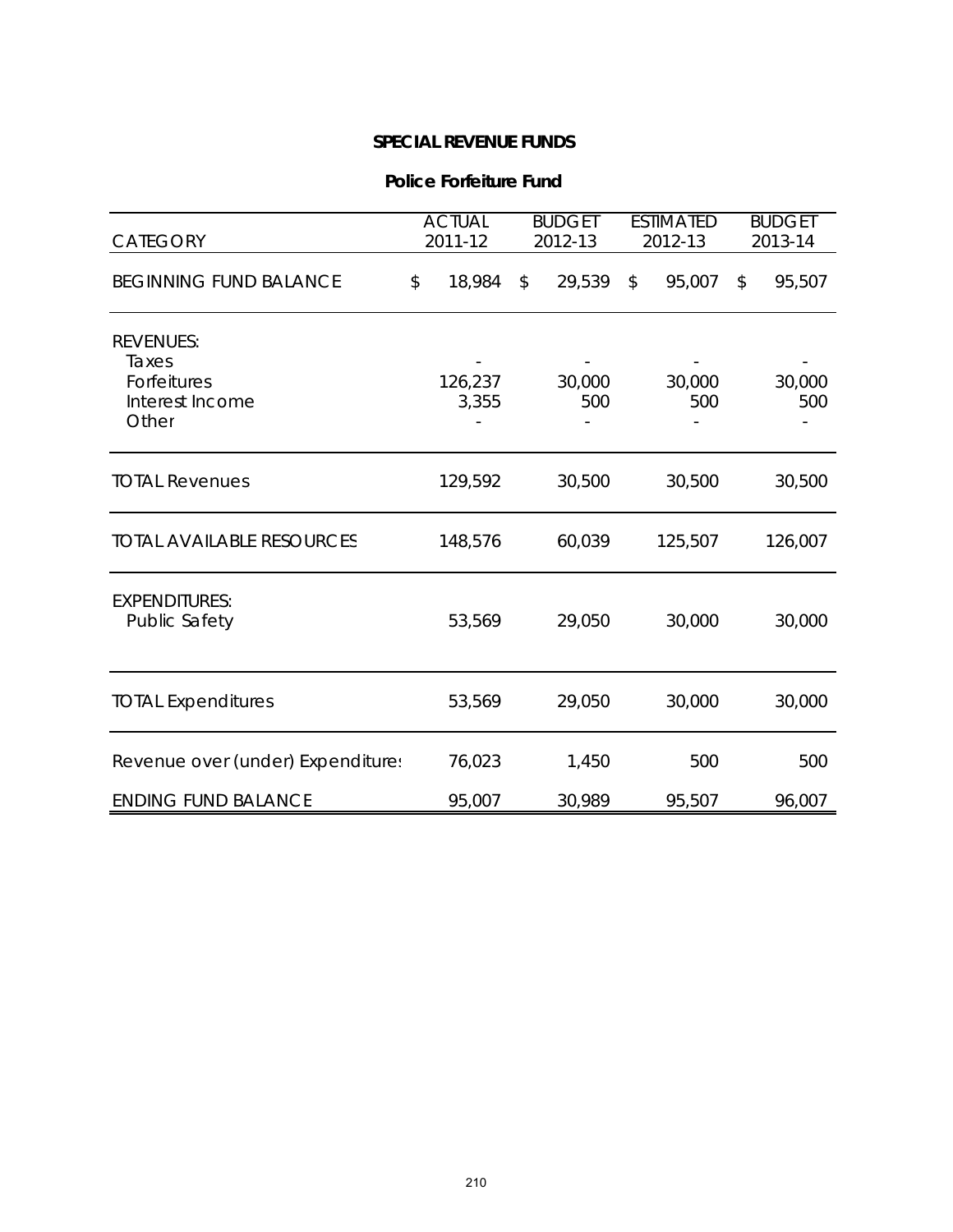#### **Animal Shelter Fund**

| CATEGORY                                                                          | <b>ACTUAL</b><br>2011-12 | <b>BUDGET</b><br><b>ESTIMATED</b><br>2012-13<br>2012-13 |                         | <b>BUDGET</b><br>2013-14 |
|-----------------------------------------------------------------------------------|--------------------------|---------------------------------------------------------|-------------------------|--------------------------|
| <b>BEGINNING FUND BALANCE</b>                                                     | $1,773$ \$<br>\$         | $\overline{\phantom{a}}$                                | 18,418<br>$\frac{1}{2}$ | 18,418<br>$\frac{1}{2}$  |
| <b>REVENUES:</b><br>Interest Income<br>Other<br><b>Transfers from Other Funds</b> | 18<br>11,085<br>5,542    |                                                         |                         |                          |
| <b>TOTAL Revenues</b>                                                             | 16,645                   |                                                         |                         |                          |
| <b>TOTAL AVAILABLE RESOURCES</b>                                                  | 18,418                   |                                                         | 18,418                  | 18,418                   |
| <b>EXPENDITURES:</b><br>Public Safety<br><b>Capital Expenditures</b>              |                          |                                                         |                         |                          |
| <b>TOTAL Expenditures</b>                                                         |                          |                                                         |                         |                          |
| Revenue over (under) Expenditures                                                 | 16,645                   |                                                         |                         |                          |
| <b>ENDING FUND BALANCE</b>                                                        | 18,418                   |                                                         | 18,418                  | 18,418                   |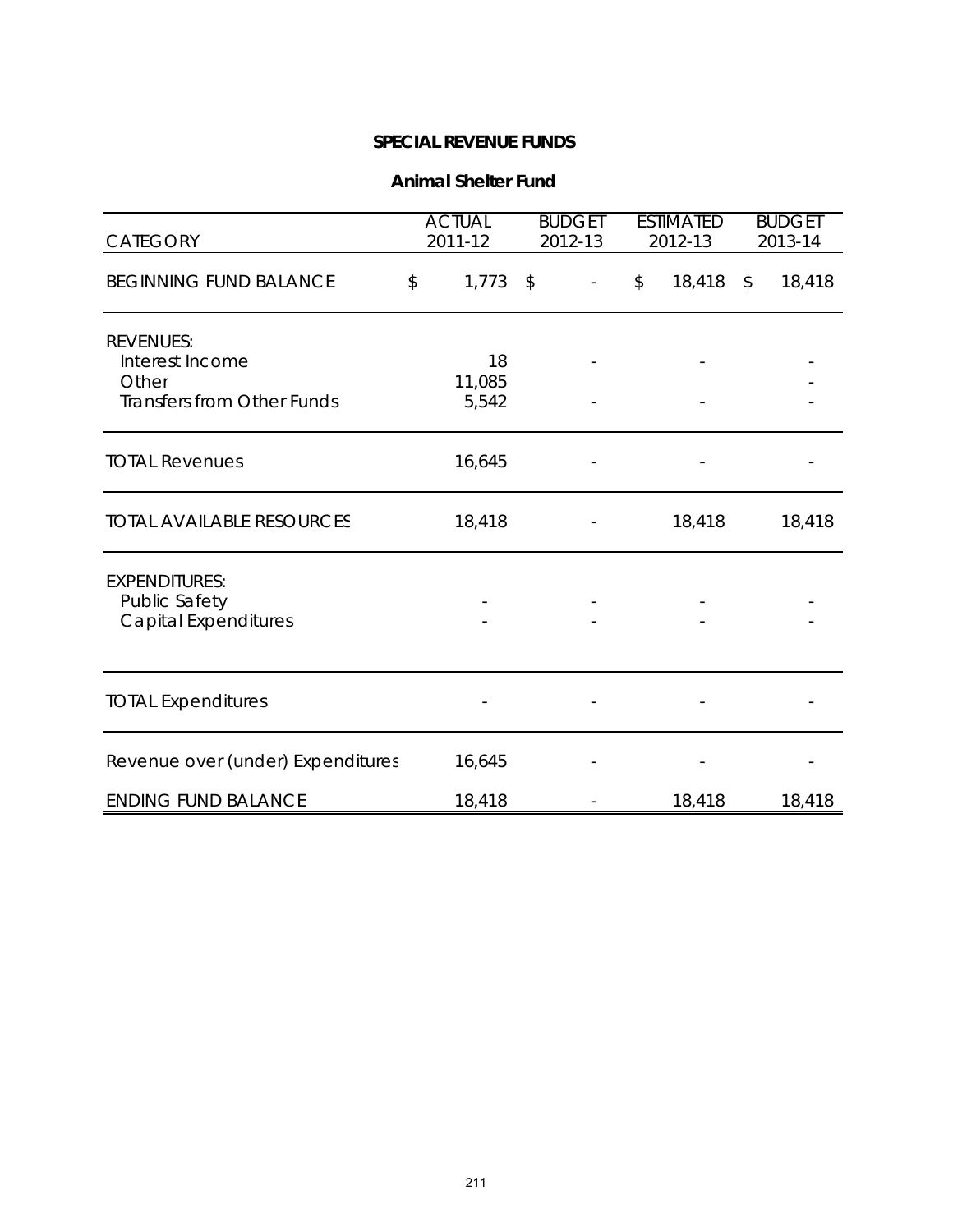#### **Animal Shelter Donation Fund**

| CATEGORY                                                                         | <b>ACTUAL</b><br>2011-12 | <b>BUDGET</b><br>2012-13 | <b>ESTIMATED</b><br>2012-13 | <b>BUDGET</b><br>2013-14 |
|----------------------------------------------------------------------------------|--------------------------|--------------------------|-----------------------------|--------------------------|
| <b>BEGINNING FUND BALANCE</b>                                                    | \$<br>19,648             | 58,846<br>$\mathbb{S}$   | $\mathfrak{P}$<br>23,007    | 23,407<br>\$             |
| <b>REVENUES:</b><br>Interest Income<br>Donations                                 | 221<br>5,724             | 650<br>14,000            | 650<br>14,000               | 650<br>13,500            |
| <b>TOTAL Revenues</b>                                                            | 5,945                    | 14,650                   | 14,650                      | 14,150                   |
| <b>TOTAL AVAILABLE RESOURCES</b>                                                 | 25,593                   | 73,496                   | 37,657                      | 37,557                   |
| <b>EXPENDITURES:</b><br><b>Community Services</b><br><b>Capital Expenditures</b> | 1,630<br>956             | 6,250<br>8,000           | 6,250<br>8,000              | 6,250<br>8,000           |
| <b>TOTAL Expenditures</b>                                                        | 2,586                    | 14,250                   | 14,250                      | 14,250                   |
| Revenue over (under) Expenditures                                                | 3,359                    | 400                      | 400                         | (100)                    |
| <b>ENDING FUND BALANCE</b>                                                       | 23,007                   | 59,246                   | 23,407                      | 23,307                   |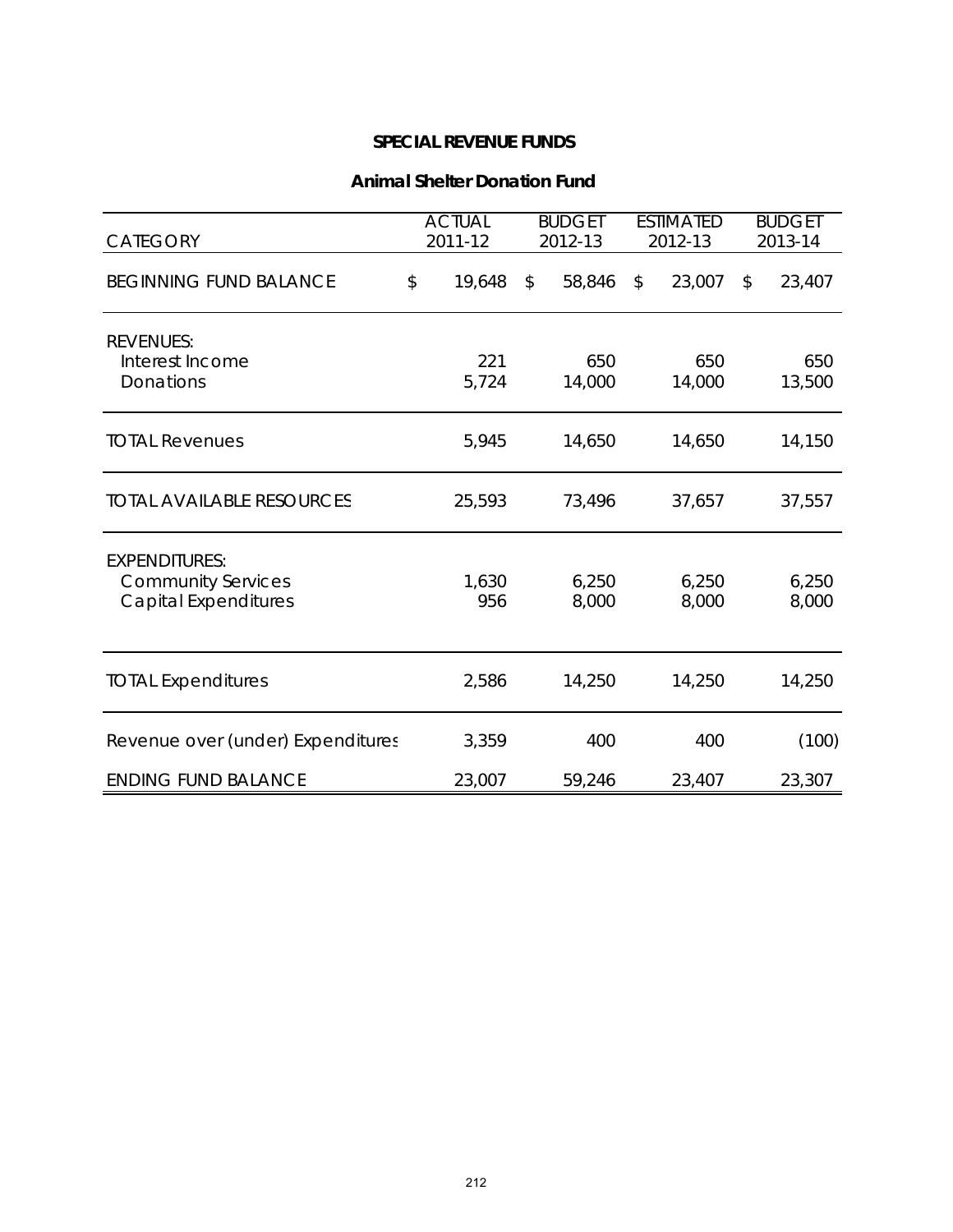| <b>Library Fund</b> |  |
|---------------------|--|
|---------------------|--|

| <b>CATEGORY</b>                                   | <b>ACTUAL</b><br>2011-12 | <b>BUDGET</b><br>2012-13 | <b>ESTIMATED</b><br>2012-13 | <b>BUDGET</b><br>2013-14 |
|---------------------------------------------------|--------------------------|--------------------------|-----------------------------|--------------------------|
| <b>BEGINNING FUND BALANCE</b>                     | \$<br>64,273             | 64,953<br>\$             | $\mathfrak{L}$<br>75,740    | \$<br>55,390             |
| <b>REVENUES:</b><br>Interest Income<br>Donations  | 693<br>10,774            | 700                      | 650                         | 650                      |
| <b>TOTAL Revenues</b>                             | 11,467                   | 700                      | 650                         | 650                      |
| <b>TOTAL AVAILABLE RESOURCES</b>                  | 75,740                   | 65,653                   | 76,390                      | 56,040                   |
| <b>EXPENDITURES:</b><br><b>Community Services</b> |                          | 21,000                   | 21,000                      | 21,000                   |
| <b>TOTAL Expenditures</b>                         |                          | 21,000                   | 21,000                      | 21,000                   |
| Revenue over (under) Expenditures                 | 11,467                   | (20, 300)                | (20, 350)                   | (20, 350)                |
| <b>ENDING FUND BALANCE</b>                        | 75,740                   | 44,653                   | 55,390                      | 35,040                   |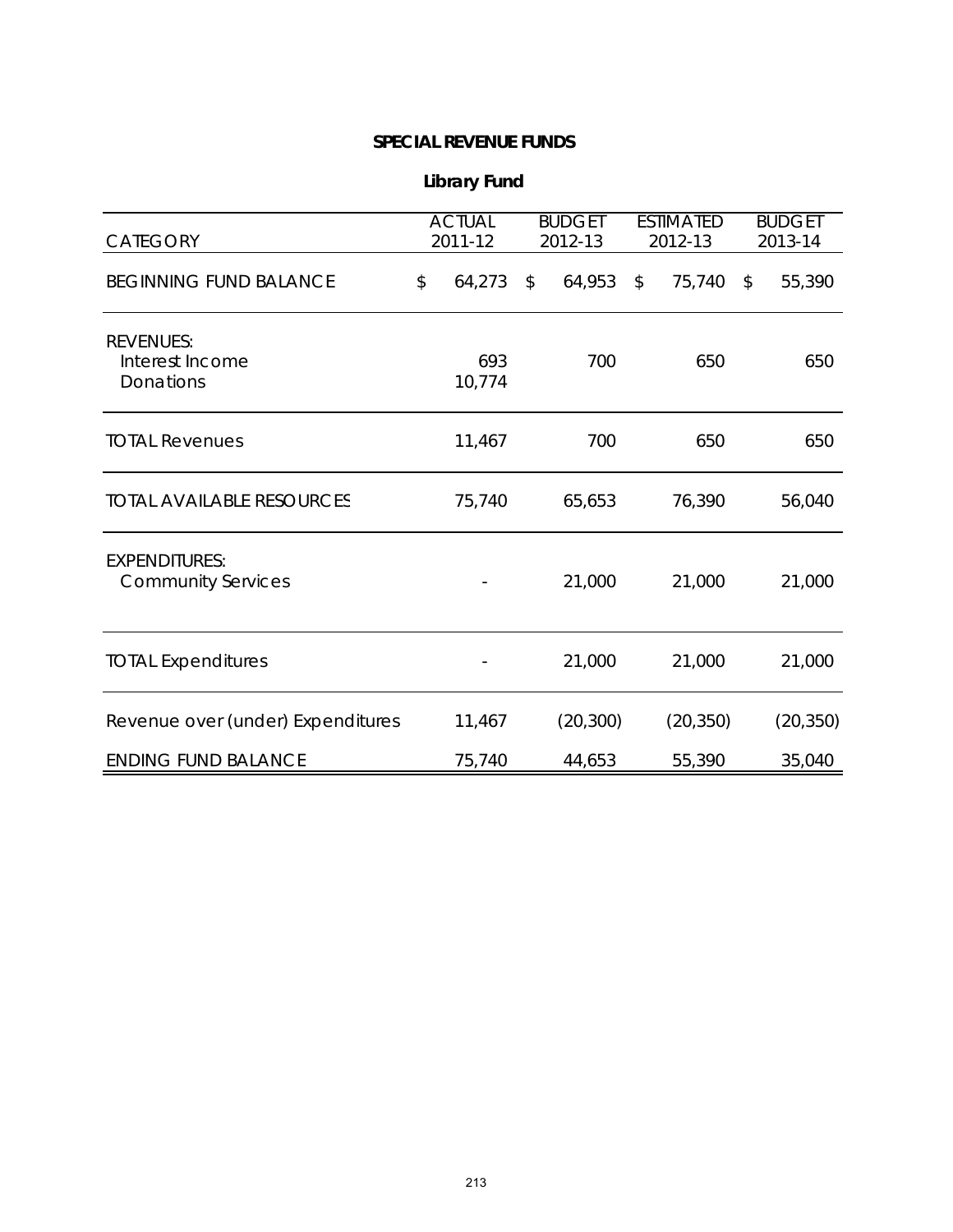#### **Hotel-Motel Tax Fund**

| <b>CATEGORY</b>                                                        | <b>ACTUAL</b><br><b>BUDGET</b><br>2011-12<br>2012-13 |                         | <b>ESTIMATED</b><br>2012-13 |    | <b>BUDGET</b><br>2013-14 |    |                   |
|------------------------------------------------------------------------|------------------------------------------------------|-------------------------|-----------------------------|----|--------------------------|----|-------------------|
| <b>BEGINNING FUND BALANCE</b>                                          | \$<br>521,843                                        | $\sqrt[6]{\frac{1}{2}}$ | 579,950                     | \$ | 592,013                  | \$ | 592,013           |
| <b>REVENUES:</b><br>Taxes<br>Interest Income                           | 161,997<br>5,574                                     |                         | 140,000<br>4,600            |    | 140,000<br>4,600         |    | 140,000<br>4,600  |
| <b>TOTAL Revenues</b>                                                  | 167,571                                              |                         | 144,600                     |    | 144,600                  |    | 144,600           |
| <b>TOTAL AVAILABLE RESOURCES</b>                                       | 689,414                                              |                         | 724,550                     |    | 736,613                  |    | 736,613           |
| <b>EXPENDITURES:</b><br><b>Community Services</b><br>Tourism/Marketing | 42,957<br>54,444                                     |                         | 46,875<br>97,725            |    | 64,000<br>80,600         |    | 39,000<br>105,600 |
| <b>TOTAL Expenditures</b>                                              | 97,401                                               |                         | 144,600                     |    | 144,600                  |    | 144,600           |
| Revenue over (under) Expenditures                                      | 70,170                                               |                         |                             |    |                          |    |                   |
| <b>ENDING FUND BALANCE</b>                                             | 592,013                                              |                         | 579,950                     |    | 592,013                  |    | 592,013           |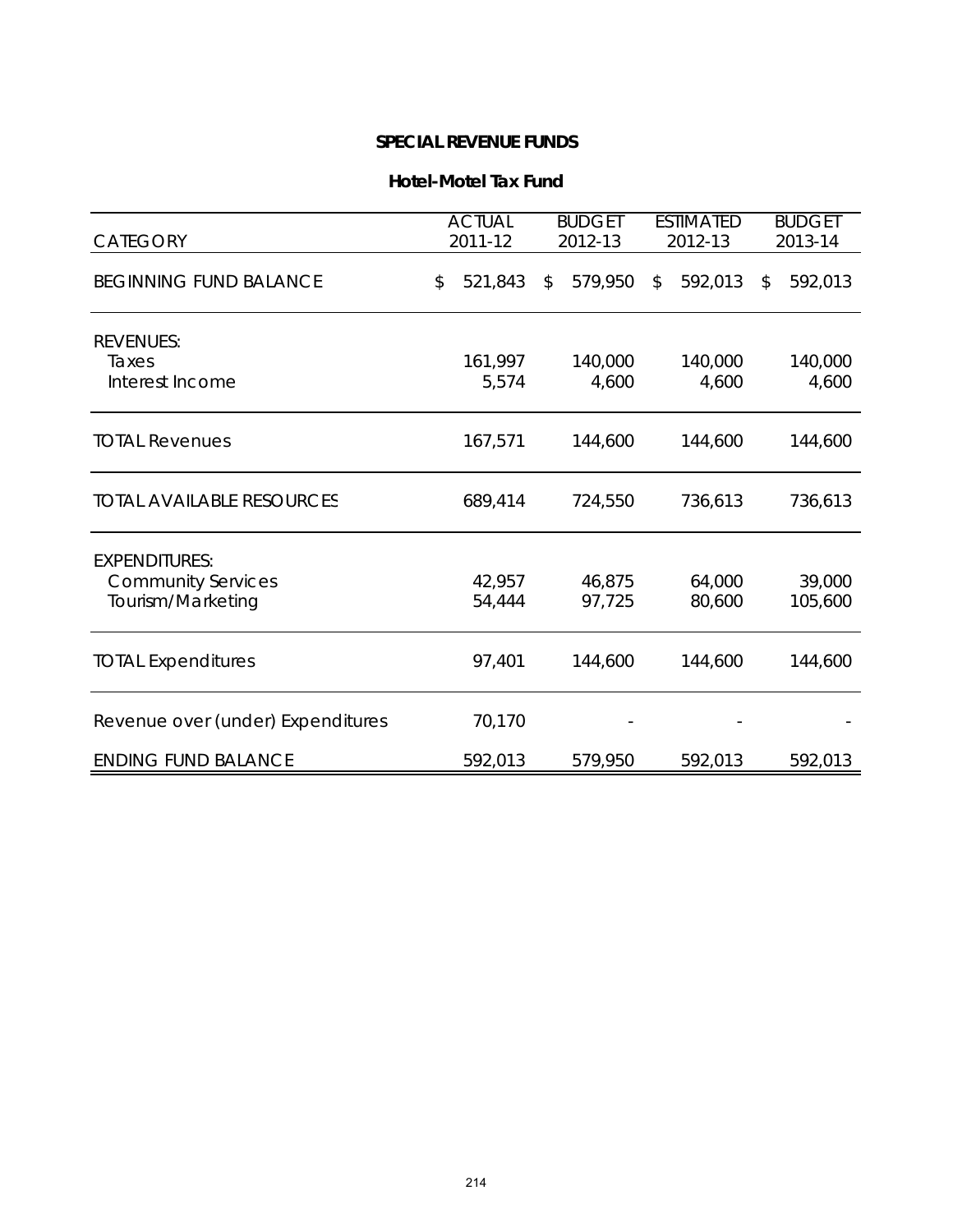# **TOURISM/MARKETING**

#### **MISSION STATEMENT:**

**The mission of the Tourism/Marketing Department is to showcase the quality of life and improve the local economy by bringing visitors, meetings, sports and recreation and social events and activities to Cedar Hill.**

#### **CORE FUNCTIONS:**

- **1) Promotion** Plan, develop and implement programs, projects and experiences to promote the City as a general leisure, tourist, meeting and sports market destination, both regionally and statewide.
- **2) Facilitation** Establish and maintain productive working relationships with leaders from the local hospitality industry, regional and state tourism agencies.
- **3) Education** Inform local businesses about the economic benefits of tourism and coordinate ways they can participate in local tourism opportunities to generating additional revenue.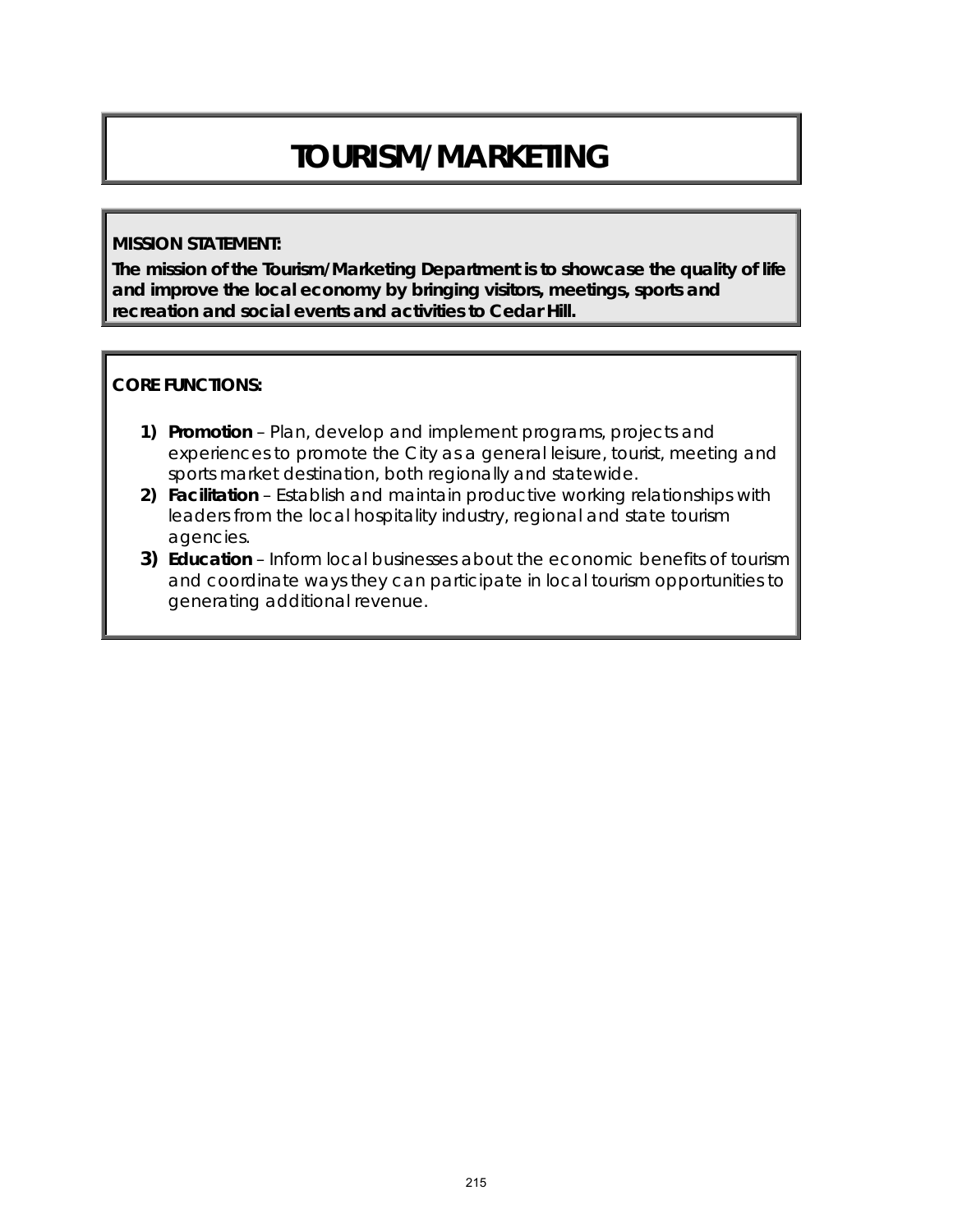# **CORE FUNCTION #1: Promotion**

## **Action:**

- Identify and cultivate qualified leads from targeted market segments to solicit local, regional and statewide meeting/event planners
- Develop and execute programs that enhance the visitors' stay, generate positive community awareness and support and create opportunities for participation
- Develop wayfinding tools, maps, dining and shopping guides, lists of facilities and other needed tourist information via printed and online tools
- Oversee the creation, review and distribution of all internal and external advertising related to promoting the tourism, meeting, sports and leisure markets in Cedar Hill
- Place advertising in appropriate publications and online to attract visitors with interests in sporting events, eco-tourism and other identified target audiences and activities
- Generate and maintain content for special Tourism section of City website
- Work with Public Information Officer and tourism partners to develop social media campaign(s) for Cedar Hill tourism
- Coordinate with tourism partners and various local agencies to develop strategies for increasing visitor volume and expenditures
- Establish a protocol to provide incentives and encouragement for event and travel planners to choose Cedar Hill as a leisure travel, tourism and event destination.

## **Activity Measurement:**

- Develop qualified lead database by April 2014
- Complete all approved programs by September 2014
- Create and distribute print brochure with compatible online and webbased applications by January 2013
- Review all internal and external advertising media monthly
- Coordinate all media buys annually
- Perform weekly review and update of Cedar Hill Tourism web page
- Monitor tourism-related social media correspondence daily
- Meet individually with Tourism Advisory Board members quarterly
- Develop sponsorship and incentive procedural guidelines by September 2014

#### **Meets City Council's Premier Statements:**

Cedar Hill Has Distinctive Character. Cedar Hill Has Vibrant Parks and Natural Beauty. Cedar Hill Has a Strong and Diverse Economy.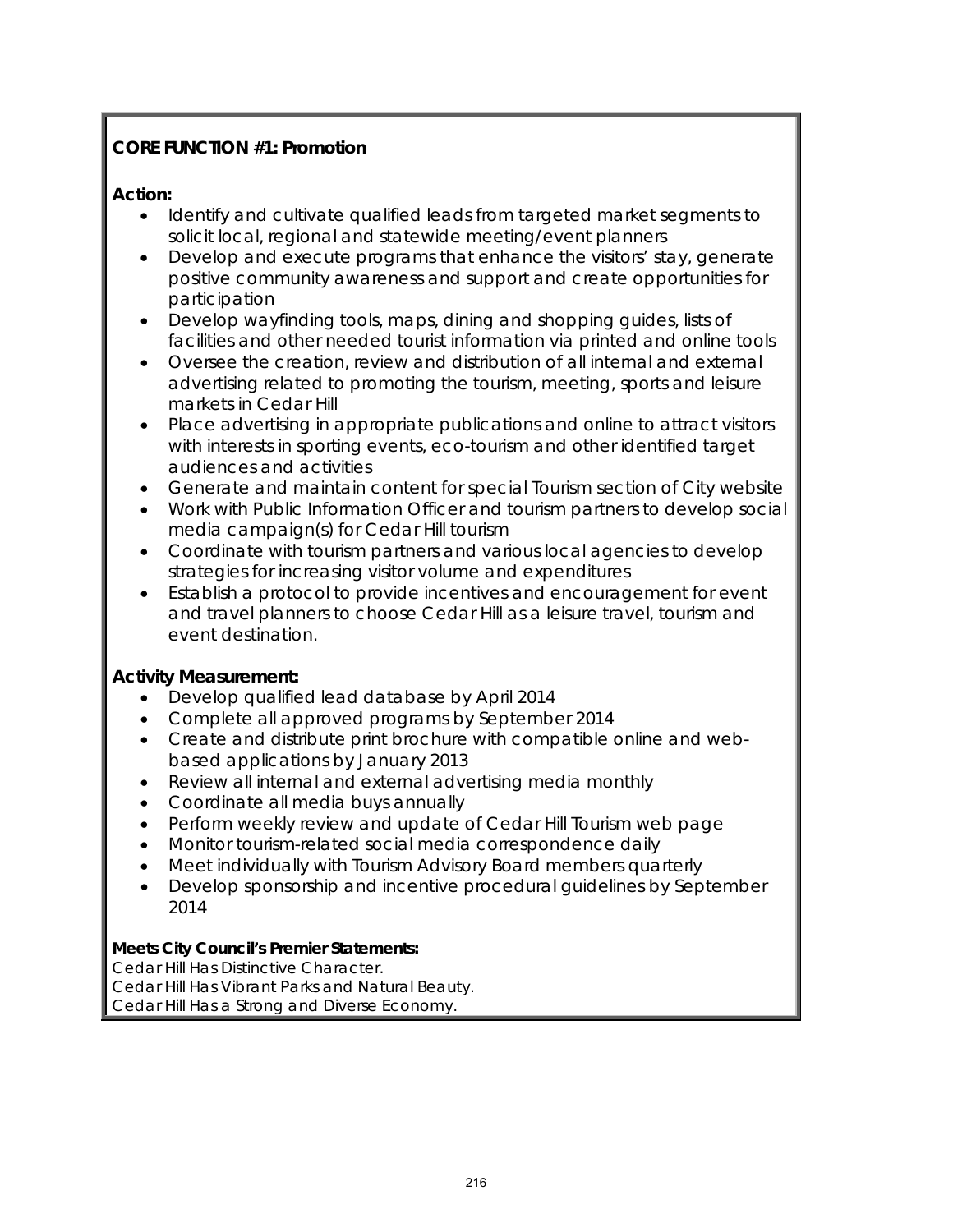# **CORE FUNCTION #2: Facilitation**

## **Action:**

- Foster cooperative rapport with tourism partners hoteliers, attractions, restaurateurs, merchants, etc. – and outside organizations to encourage participation in tourism marketing, advertising and promotional opportunities
- Serve as liaison between visitors and the available facilities, services, attractions, events and activities
- Represent the City at appropriate conferences, tradeshows and industry events
- Work with the Public Information Officer to coordinate brand, mission and promotional statements
- Seek partnerships to enhance our event-hosting capabilities
- Serve as liaison to the Tourism Advisory Board

## **Activity Measurement:**

- Increase local partner participation in tourism activities by 10%
- Process and coordinate service requests and event inquiries within three (3) business days of receipt to ensure appropriate response and support
- Attend a minimum of two (2) tourism-related conferences annually
- Review all marketing and promotional media products for brand use appropriateness with Public Information Officer prior to publication and/or distribution
- Create events sponsorship and participation opportunities guide semiannually
- Facilitate Tourism Advisory Board meetings monthly

#### **Meets City Council's Premier Statements:**

Cedar Hill Has Distinctive Character. Cedar Hill Has Vibrant Parks and Natural Beauty. Cedar Hill Has a Strong and Diverse Economy.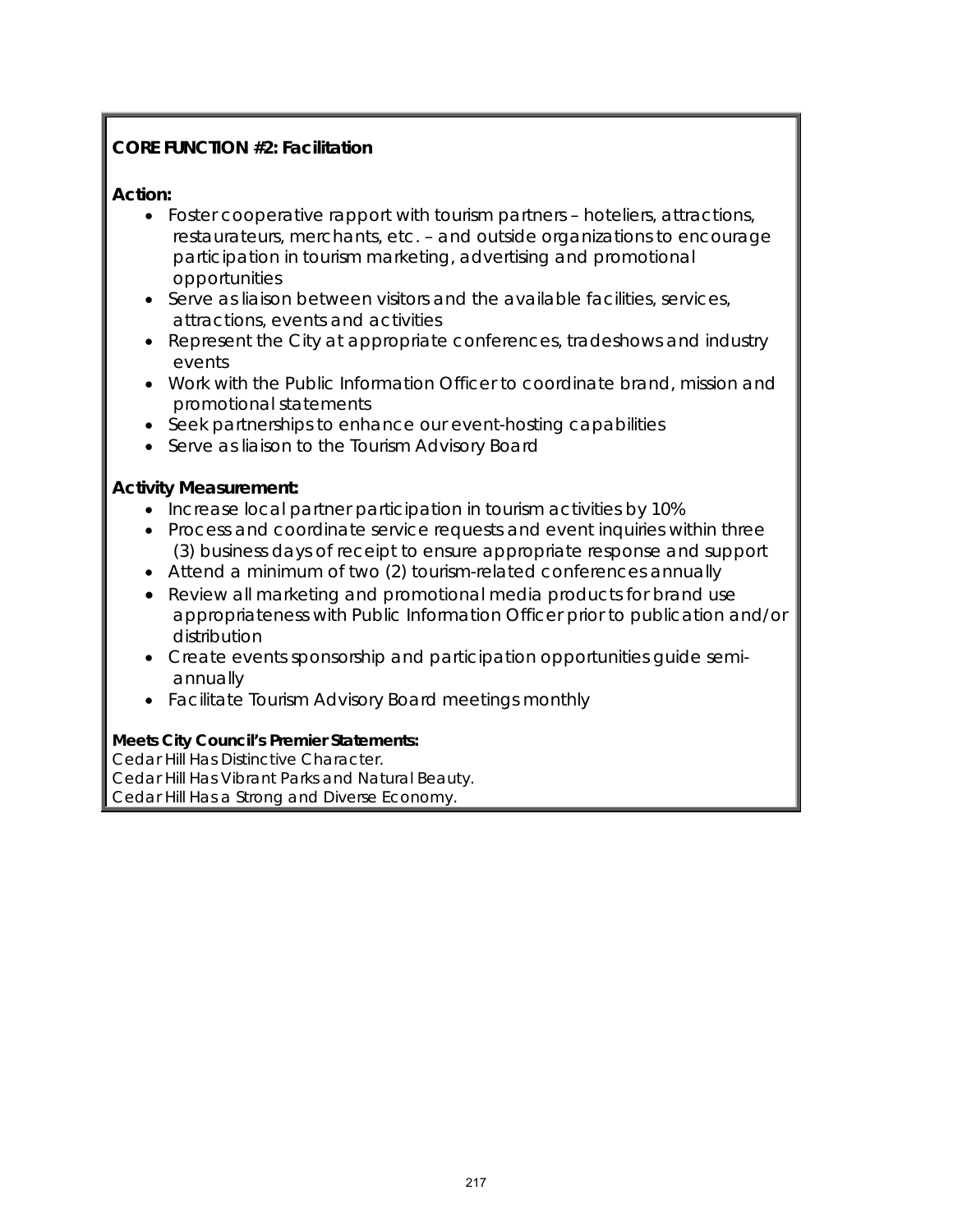## **CORE FUNCTION #3: Education**

#### **Action:**

- Provide relevant information for hotel/motel personnel on experiences, sports and recreation facilities, attractions and events in the City
- Coordinate with the Public Information Officer to develop other communication avenues for tourism and to ensure appropriate use of City logos, symbols and graphic identity by staff, the community and tourism partners
- Design, develop and conduct familiarization tours of the City for media, event planning, tour operators, travel professionals and realtors
- Build campaigns that educate and motivate residents, local businesses and the community at-large to become brand ambassadors and visitor advocates for Cedar Hill tourism.

## **Activity Measurement:**

- Meet individually with local tourism partners quarterly
- Review and update communication content and distribution resources with Public Information Officer weekly
- Host familiarization tours of Cedar Hill quarterly
- Publish monthly web-based and HIGHLIGHTS feature for Cedar Hill tourism events and attractions

#### **Meets City Council's Premier Statements:**

Cedar Hill Has Distinctive Character. Cedar Hill Has Vibrant Parks and Natural Beauty. Cedar Hill Has a Strong and Diverse Economy.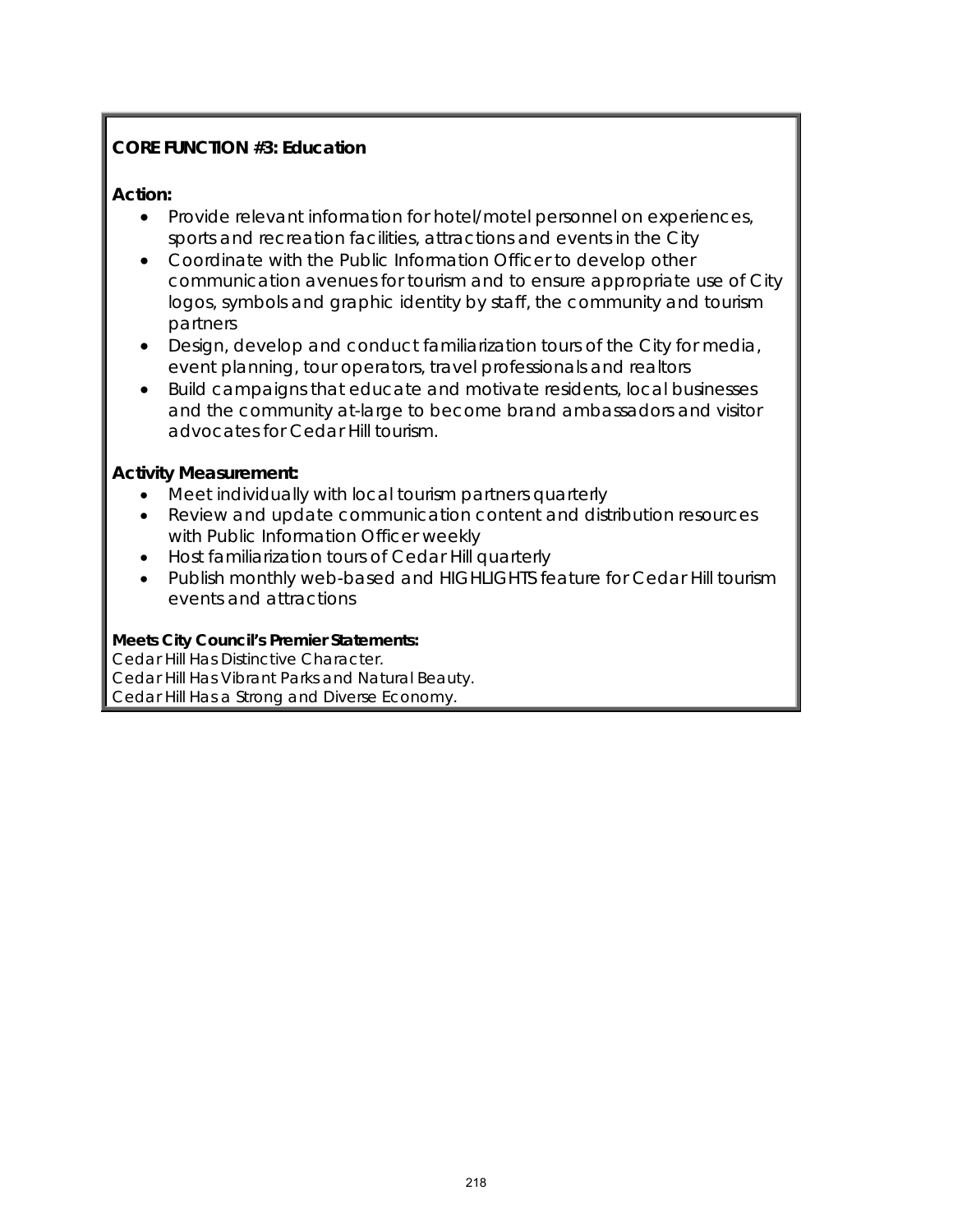| <b>CATEGORY</b>                                                                        | <b>ACTUAL</b><br>2011-12   | <b>BUDGET</b><br>2012-13 |                            | <b>ESTIMATED</b><br>2012-13 |                            | <b>BUDGET</b><br>2013-14   |
|----------------------------------------------------------------------------------------|----------------------------|--------------------------|----------------------------|-----------------------------|----------------------------|----------------------------|
| <b>BEGINNING FUND BALANCE</b>                                                          | \$<br>82,084               | \$                       | 82,083                     | \$                          | 72,158                     | \$<br>72,158               |
| <b>REVENUES:</b><br>Interest Income<br><b>Donations</b><br>Other<br><b>Assessments</b> | 1,805<br>50,787<br>311,561 |                          | 1,500<br>20,000<br>309,050 |                             | 1,500<br>20,000<br>309,050 | 2,000<br>20,000<br>302,800 |
| <b>TOTAL Revenues</b>                                                                  | 364,153                    |                          | 330,550                    |                             | 330,550                    | 324,800                    |
| <b>TOTAL AVAILABLE RESOURCES</b>                                                       | 446,237                    |                          | 412,633                    |                             | 402,708                    | 396,958                    |
| <b>EXPENDITURES:</b><br><b>Community Services</b><br><b>Capital Expenditures</b>       | 273,380<br>100,699         |                          | 275,050<br>55,500          |                             | 275,050<br>55,500          | 259,800<br>65,000          |
| <b>TOTAL Expenditures</b>                                                              | 374,079                    |                          | 330,550                    |                             | 330,550                    | 324,800                    |
| Revenue over (under) Expenditures                                                      | (9,926)                    |                          |                            |                             |                            |                            |
| <b>ENDING FUND BALANCE</b>                                                             | 72,158                     |                          | 82,083                     |                             | 72,158                     | 72,158                     |

# **High Pointe Public Improvement District Fund**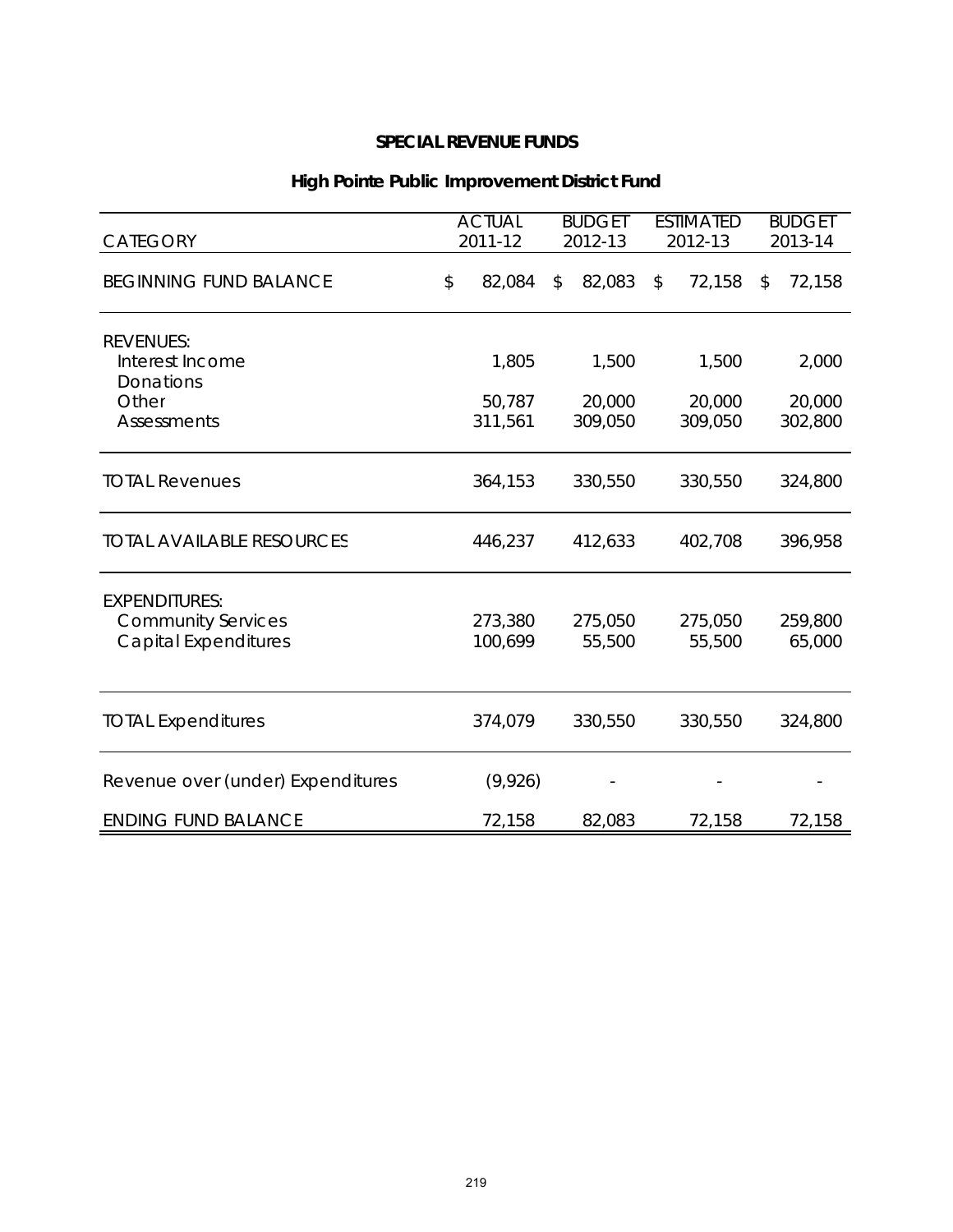| <b>CATEGORY</b>                                                                  | <b>ACTUAL</b><br><b>BUDGET</b><br>2011-12<br>2012-13 |              | <b>ESTIMATED</b><br>2012-13 |                          | <b>BUDGET</b><br>2013-14 |                           |
|----------------------------------------------------------------------------------|------------------------------------------------------|--------------|-----------------------------|--------------------------|--------------------------|---------------------------|
| <b>BEGINNING FUND BALANCE</b>                                                    | \$<br>174,094                                        | $\mathbb{S}$ | 172,964                     | \$<br>193,016            | \$                       | 191,903                   |
| <b>REVENUES:</b><br>Interest Income<br>Other<br><b>Assessments</b>               | 2,139<br>4,867<br>101,744                            |              | 2,300<br>3,300<br>100,000   | 1,153<br>2,531<br>93,233 |                          | 2,300<br>3,300<br>100,000 |
| <b>TOTAL Revenues</b>                                                            | 108,750                                              |              | 105,600                     | 96,917                   |                          | 105,600                   |
| <b>TOTAL AVAILABLE RESOURCES</b>                                                 | 282,844                                              |              | 278,564                     | 289,933                  |                          | 297,503                   |
| <b>EXPENDITURES:</b><br><b>Community Services</b><br><b>Capital Expenditures</b> | 84,449<br>5,379                                      |              | 57,200<br>30,000            | 60,739<br>37,291         |                          | 63,400<br>30,000          |
| <b>TOTAL Expenditures</b>                                                        | 89,828                                               |              | 87,200                      | 98,030                   |                          | 93,400                    |
| Revenue over (under) Expenditures                                                | 18,922                                               |              | 18,400                      | (1, 113)                 |                          | 12,200                    |
| <b>ENDING FUND BALANCE</b>                                                       | 193,016                                              |              | 191,364                     | 191,903                  |                          | 204,103                   |

# **Waterford Oaks Public Improvement District Fund**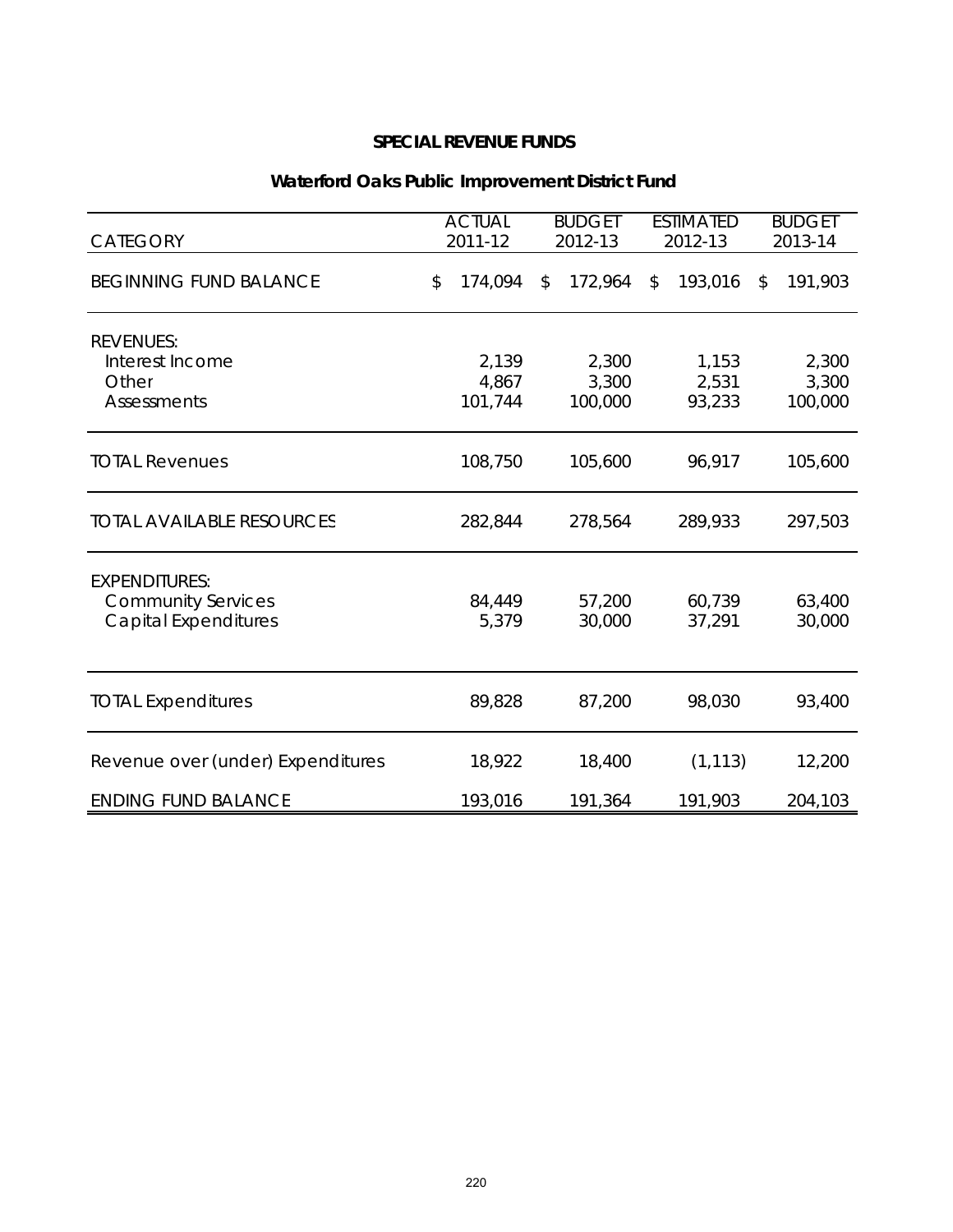#### **Police Reserve Pension Fund**

| <b>CATEGORY</b>                                                     | <b>ACTUAL</b><br>2011-12 | <b>BUDGET</b><br>2012-13 |                 | <b>ESTIMATED</b><br>2012-13 |                 | <b>BUDGET</b><br>2013-14 |
|---------------------------------------------------------------------|--------------------------|--------------------------|-----------------|-----------------------------|-----------------|--------------------------|
| <b>BEGINNING FUND BALANCE</b>                                       | \$<br>83,232             | \$                       | 100,017         | \$                          | 112,183         | \$<br>118,168            |
| <b>REVENUES:</b><br>Interest Income<br><b>Employer Contribution</b> | 28,150<br>20,000         |                          | 5,000<br>20,000 |                             | 5,000<br>20,000 | 5,000<br>20,000          |
| <b>TOTAL Revenues</b>                                               | 48,150                   |                          | 25,000          |                             | 25,000          | 25,000                   |
| <b>TOTAL AVAILABLE RESOURCES</b>                                    | 131,382                  |                          | 125,017         |                             | 137,183         | 143,168                  |
| <b>EXPENDITURES:</b><br><b>Public Safety</b>                        | 19,199                   |                          | 19,055          |                             | 19,015          | 17,920                   |
| <b>TOTAL Expenditures</b>                                           | 19,199                   |                          | 19,055          |                             | 19,015          | 17,920                   |
| Revenue over (under) Expenditures                                   | 28,951                   |                          | 5,945           |                             | 5,985           | 7,080                    |
| <b>ENDING FUND BALANCE</b>                                          | 112,183                  |                          | 105,962         |                             | 118,168         | 125,248                  |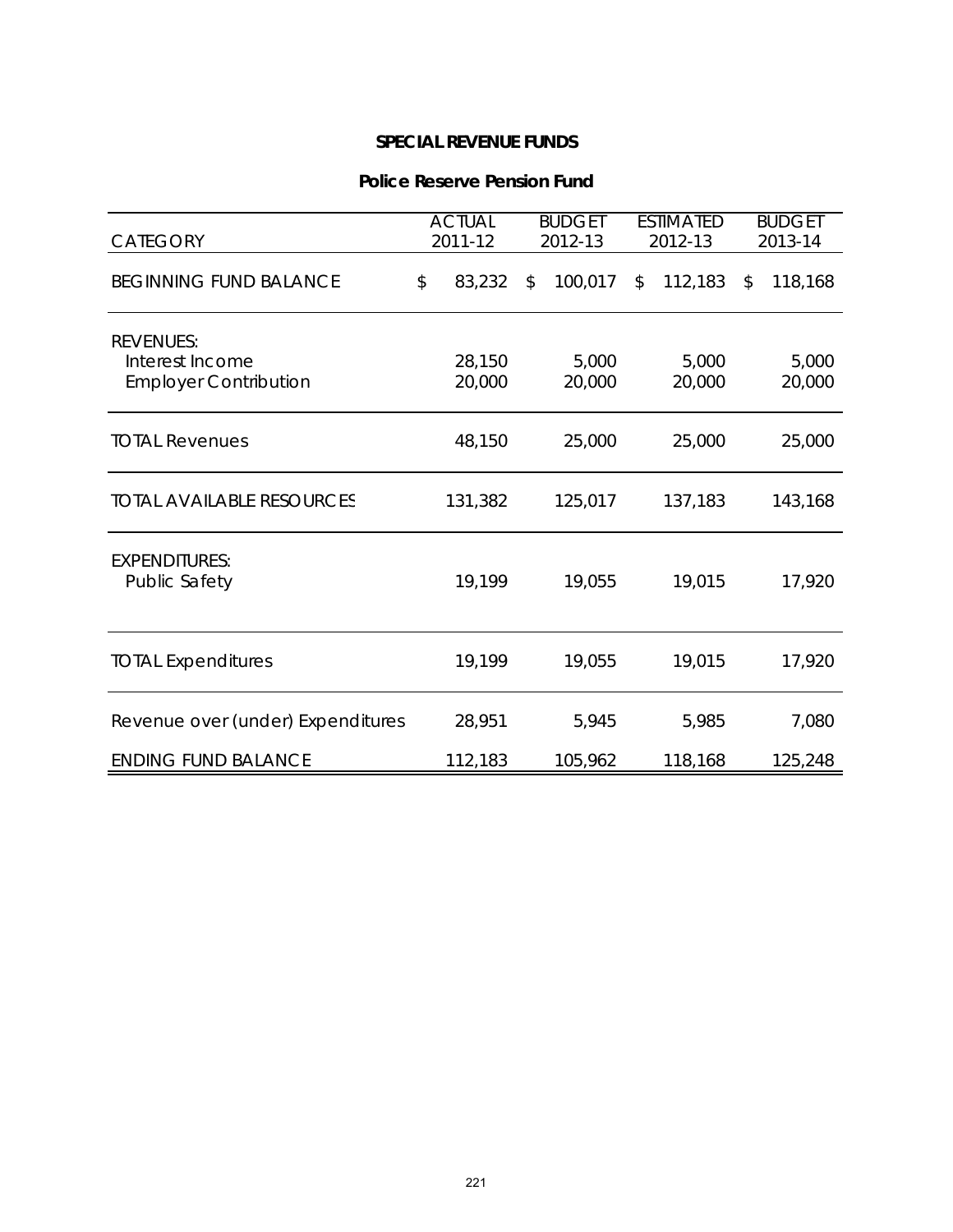## **Landscape Beautification Fund**

| CATEGORY                                                                         | <b>ACTUAL</b><br>2011-12 | <b>BUDGET</b><br>2012-13 | <b>ESTIMATED</b><br>2012-13 | <b>BUDGET</b><br>2013-14 |
|----------------------------------------------------------------------------------|--------------------------|--------------------------|-----------------------------|--------------------------|
| <b>BEGINNING FUND BALANCE</b>                                                    | \$1,006,820              | \$1,320,319              | \$1,477,076                 | \$1,477,076              |
| <b>REVENUES:</b><br>Interest Income<br>Other                                     | 10,711<br>2,022,734      | 9,500<br>2,124,235       | 9,500<br>2,124,235          | 9,500<br>2,003,500       |
| <b>TOTAL Revenues</b>                                                            | 2,033,445                | 2,133,735                | 2,133,735                   | 2,013,000                |
| <b>TOTAL AVAILABLE RESOURCES</b>                                                 | 3,040,265                | 3,454,054                | 3,610,811                   | 3,490,076                |
| <b>EXPENDITURES:</b><br><b>Community Services</b><br><b>Capital Expenditures</b> | 1,552,617<br>10,572      | 1,800,000<br>575,000     | 1,800,000<br>575,000        | 1,800,000<br>500,000     |
| <b>TOTAL Expenditures</b>                                                        | 1,563,189                | 2,375,000                | 2,375,000                   | 2,300,000                |
| Revenue over (under) Expenditures                                                | 470,256                  | (241, 265)               | (241, 265)                  | (287,000)                |
| <b>ENDING FUND BALANCE</b>                                                       | 1,477,076                | 1,079,054                | 1,235,811                   | 1,190,076                |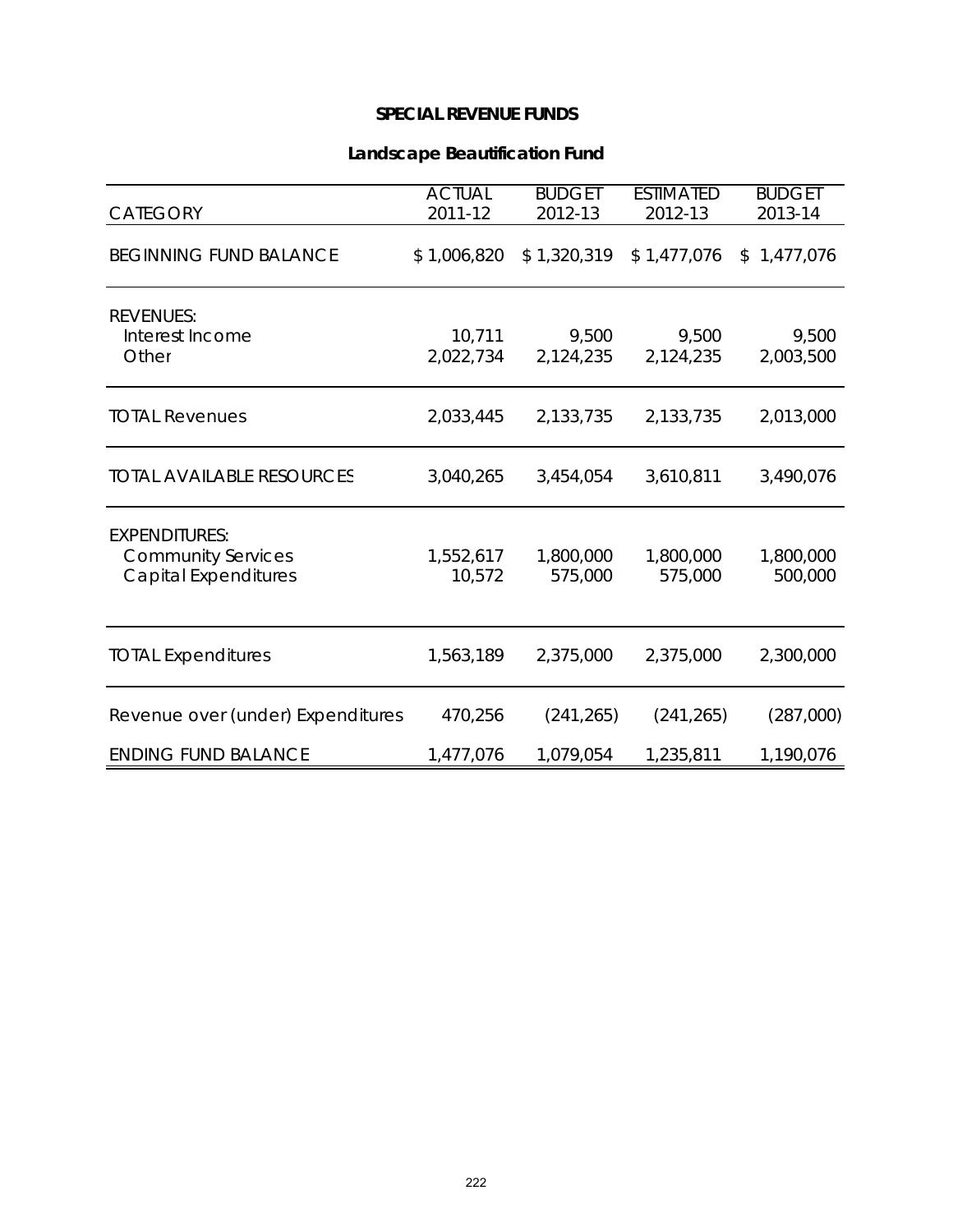#### **Joe Pool Lake Escrow Fund**

| <b>CATEGORY</b>                                                          | <b>ACTUAL</b><br>2011-12 | <b>BUDGET</b><br>2012-13 | <b>BUDGET</b><br>2013-14 |                        |  |
|--------------------------------------------------------------------------|--------------------------|--------------------------|--------------------------|------------------------|--|
| <b>BEGINNING FUND BALANCE</b>                                            | \$39,186,264             | \$43,436,264             | \$44,607,884             | \$48,957,884           |  |
| <b>REVENUES:</b><br>Interest Income<br><b>Transfers from Other Funds</b> | 3,571,620<br>1,850,000   | 2,500,000<br>1,850,000   | 2,500,000<br>1,850,000   | 2,500,000<br>1,850,000 |  |
| <b>TOTAL Revenues</b>                                                    | 5,421,620                | 4,350,000                | 4,350,000                | 4,350,000              |  |
| <b>TOTAL AVAILABLE RESOURCES</b>                                         | 44,607,884               | 47,786,264               | 48,957,884               | 53,307,884             |  |
| <b>EXPENDITURES:</b>                                                     |                          |                          |                          |                        |  |
| <b>TOTAL Expenditures</b>                                                |                          |                          |                          |                        |  |
| Revenue over (under) Expenditures                                        | 5,421,620                | 4,350,000                | 4,350,000                | 4,350,000              |  |
| <b>ENDING FUND BALANCE</b>                                               | 44,607,884               | 47,786,264               | 48,957,884               | 53,307,884             |  |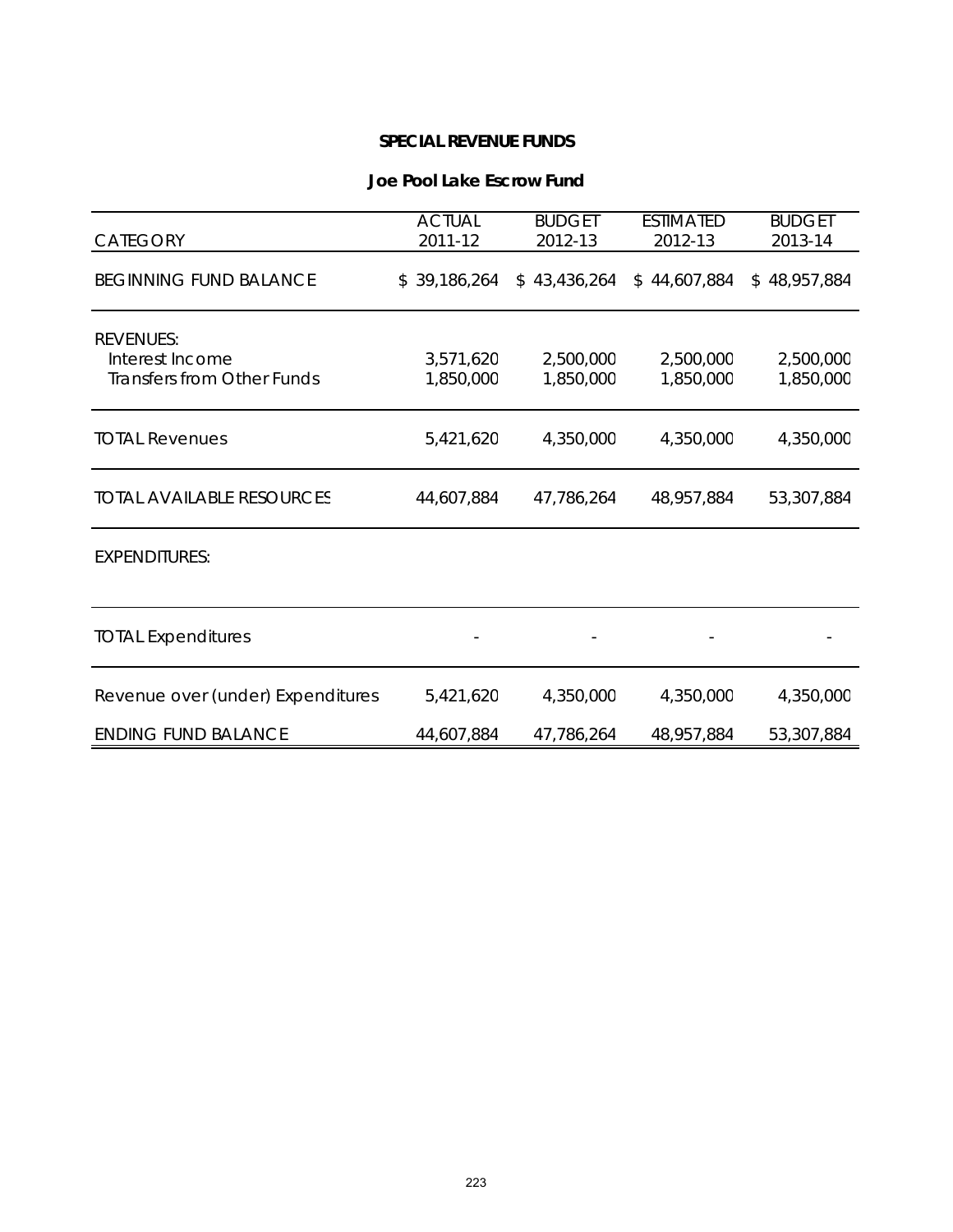| <b>Traffic Safety Fund</b> |
|----------------------------|
|----------------------------|

| <b>CATEGORY</b>                                                      | <b>ACTUAL</b><br>2011-12 |                  | <b>BUDGET</b><br>2012-13 |                    | <b>ESTIMATED</b><br>2012-13 |                   |                         | <b>BUDGET</b><br>2013-14 |
|----------------------------------------------------------------------|--------------------------|------------------|--------------------------|--------------------|-----------------------------|-------------------|-------------------------|--------------------------|
| <b>BEGINNING FUND BALANCE</b>                                        | \$                       | 248,594          | \$                       | 298,623            | $\sqrt{3}$                  | 261,882           | $\sqrt[6]{\frac{1}{2}}$ | 244,112                  |
| <b>REVENUES:</b><br>Forfeitures<br>Interest Income                   |                          | 336,495<br>2,968 |                          | 284,000<br>3,600   |                             | 284,000<br>3,600  |                         | 284,000<br>3,600         |
| <b>TOTAL Revenues</b>                                                |                          | 339,463          |                          | 287,600            |                             | 287,600           |                         | 287,600                  |
| <b>TOTAL AVAILABLE RESOURCES</b>                                     |                          | 588,057          |                          | 586,223            |                             | 549,482           |                         | 531,712                  |
| <b>EXPENDITURES:</b><br>Public Safety<br><b>Capital Expenditures</b> |                          | 317,950<br>8,225 |                          | 263,375<br>230,825 |                             | 251,900<br>53,470 |                         | 263,375<br>200,000       |
| <b>TOTAL Expenditures</b>                                            |                          | 326,175          |                          | 494,200            |                             | 305,370           |                         | 463,375                  |
| Revenue over (under) Expenditures                                    |                          | 13,288           |                          | (206, 600)         |                             | (17, 770)         |                         | (175, 775)               |
| <b>ENDING FUND BALANCE</b>                                           |                          | 261,882          |                          | 92,023             |                             | 244,112           |                         | 68,337                   |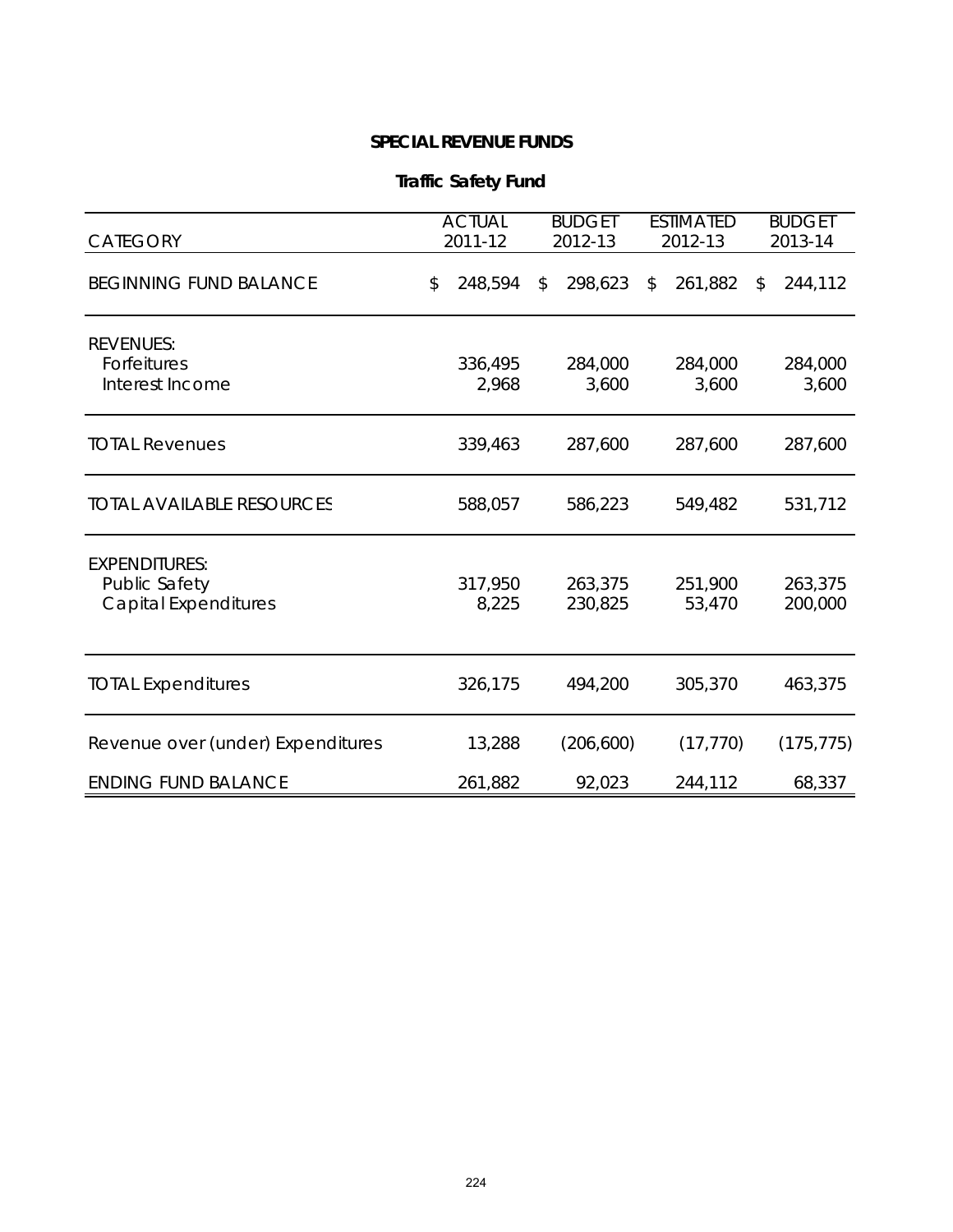| <b>CATEGORY</b>                                                                                     | <b>ACTUAL</b><br>2011-12                 | <b>BUDGET</b><br>2012-13 |                                 |              | <b>ESTIMATED</b><br>2012-13     | <b>BUDGET</b><br>2013-14         |
|-----------------------------------------------------------------------------------------------------|------------------------------------------|--------------------------|---------------------------------|--------------|---------------------------------|----------------------------------|
| <b>BEGINNING FUND BALANCE</b>                                                                       | \$<br>4,807,483                          | $\mathcal{L}$            | 5,979,182                       | $\mathbb{S}$ | 5,979,182                       | \$<br>6,176,652                  |
| <b>REVENUES:</b><br>Taxes<br>Interest Income<br>Donations<br>Other                                  | 3,149,279<br>50,198<br>86,000<br>917,244 |                          | 3,187,500<br>30,000<br>822,500  |              | 3,300,000<br>30,000<br>820,000  | 3,399,000<br>30,000<br>1,089,894 |
| <b>TOTAL Revenues</b>                                                                               | 4,202,721                                |                          | 4,040,000                       |              | 4,150,000                       | 4,518,894                        |
| <b>TOTAL AVAILABLE RESOURCES</b>                                                                    | 9,010,204                                |                          | 10,019,182                      |              | 10,129,182                      | 10,695,546                       |
| <b>EXPENDITURES:</b><br><b>Community Services</b><br><b>Debt Service</b><br>Transfer to Other Funds | 2,296,701<br>269,072<br>465,249          |                          | 3,114,065<br>266,165<br>462,300 |              | 3,199,065<br>266,165<br>462,300 | 3,967,548<br>270,000<br>465,000  |
| <b>TOTAL Expenditures</b>                                                                           | 3,031,022                                |                          | 3,842,530                       |              | 3,927,530                       | 4,702,548                        |
| Revenue over (under) Expenditures                                                                   | 1,171,699                                |                          | 197,470                         |              | 222,470                         | (183, 654)                       |
| <b>ENDING FUND BALANCE</b>                                                                          | 5,979,182                                |                          | 6,176,652                       |              | 6,201,652                       | 5,992,998                        |

# **Community Development Corporation Fund**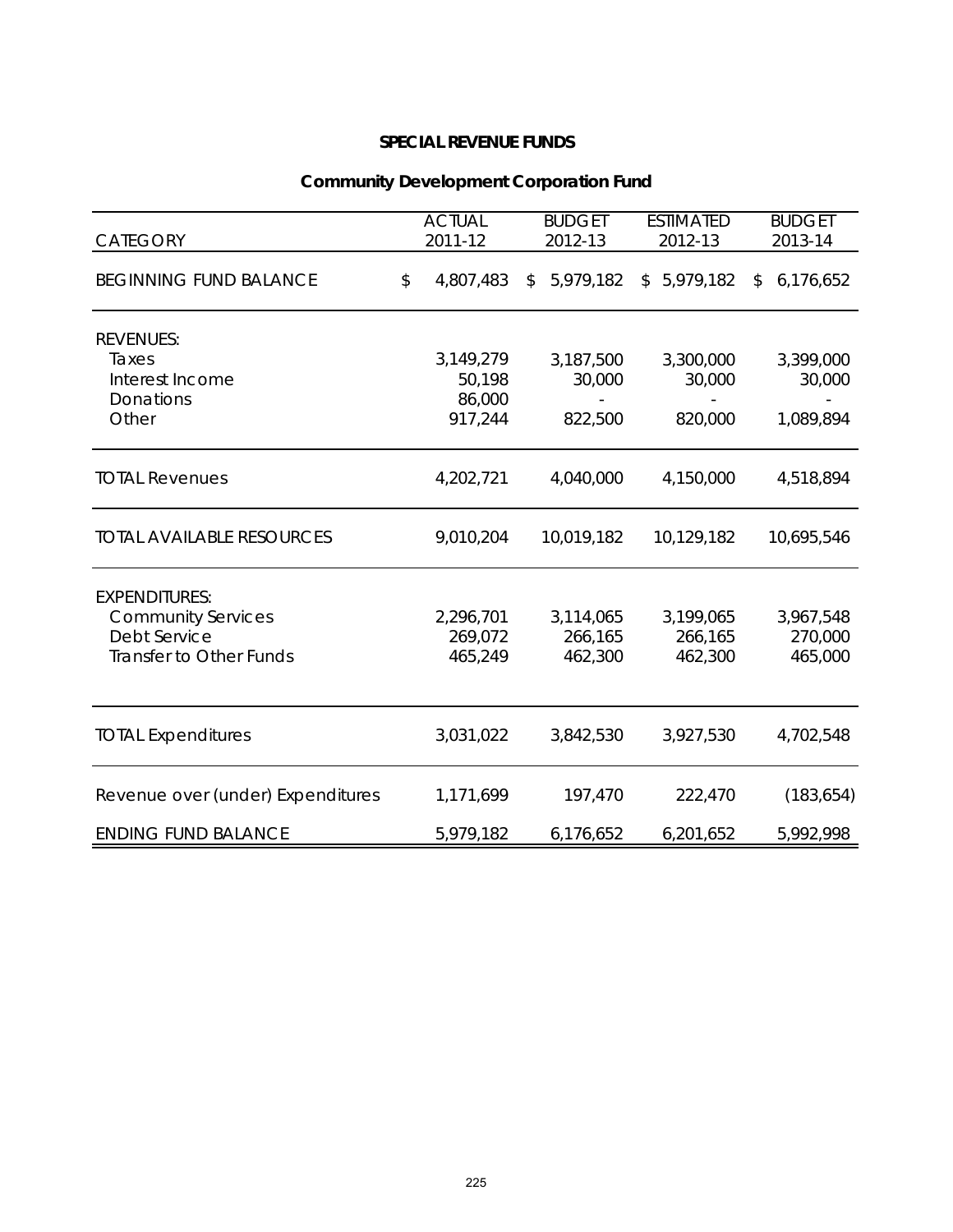# **VALLEY RIDGE PARK**

#### **MISSION STATEMENT:**

**The mission of the Cedar Hill Parks and Recreation Department is to maximize the benefit and enjoyment of parks, programs and activities utilizing City resources in an effective, efficient and responsive manner.**

#### **CORE FUNCTIONS:**

- **1) Maintain grounds for Valley Ridge Park** Mow, treat and fertilize Valley Ridge Park
- **2) Athletic field preparation** Mow, inspect, and sustain athletic turf
- **3) Provide general maintenance and repair** Inspect and repair park structures; maintain irrigation systems
- **4) Control litter and remove debris** Remove litter and debris from Valley Ridge Park

#### **2013 - 2014 WORKPLAN**

#### **CORE FUNCTION: #1 Maintain grounds for Valley Ridge Park**

#### **Action:**

• Mow, treat and fertilize Valley Ridge Park

#### **Activity Measurement:**

- Treat and fertilize 82 acres, seven times per year
- Mow 51 acres of undeveloped grounds twice a month for nine months
- Mow 35 acres of soccer fields at least two times a week for nine months
- Mow 19 acres of football fields at least two times a week for nine months
- Mow 16 acres of developed grounds once a week for nine months
- Mow 15 acres of baseball fields at least two times a week for nine months
- Mow 6 acres of softball fields at least two times a week for nine months
- Seed baseball, soccer and softball annually

#### **Meets City Council's Premier Statement:**

Cedar Hill has Vibrant Parks and Natural Beauty.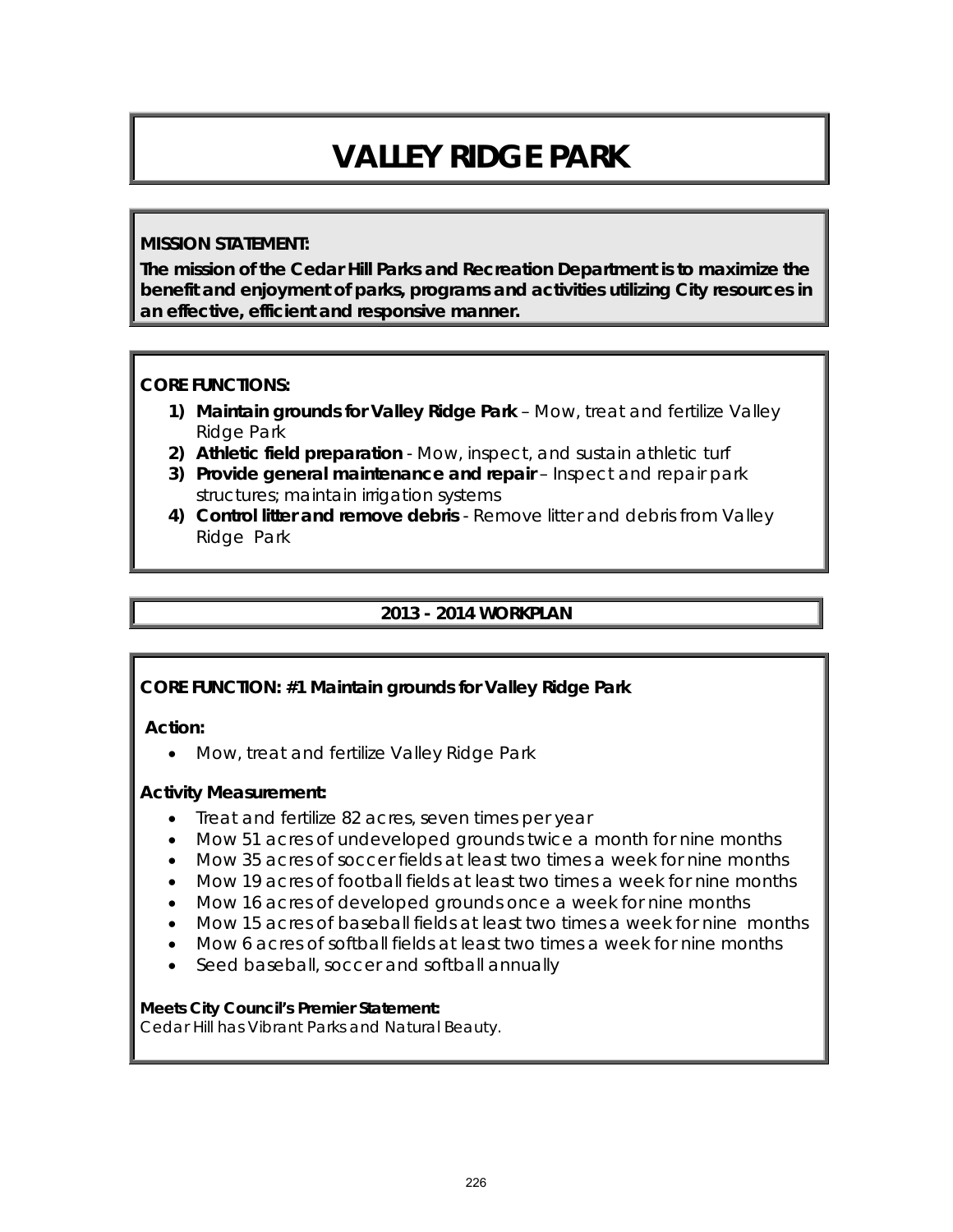# **CORE FUNCTION: #2 Athletic field preparation**

#### **Action:**

• Mow, inspect and sustain athletic turf

#### **Activity Measurement:**

- Drag and mark 10 baseball/softball fields prior to each series of games
- Mark three football and 16 soccer fields prior to each series of games
- Conduct daily inspection of three football fields, 18 soccer fields, 10 baseball/softball fields prior to each series of games

## **Meets City Council's Premier Statement:**

Cedar Hill has Vibrant Parks and Natural Beauty.

# **CORE FUNCTION: #3 Provide general maintenance and repair**

## **Action:**

- Inspect and repair park structures
- Maintain irrigation systems

#### **Activity Measurement:**

- Inspect four playgrounds weekly
- Document playground inspections monthly
- Inspect fences and bleachers daily
- Monitor irrigation systems for distribution efficiency daily
- Inspect seven park structures weekly

#### **Meets City Council's Premier Statements:**

Cedar Hill has Vibrant Parks and Natural Beauty. Cedar Hill is Safe.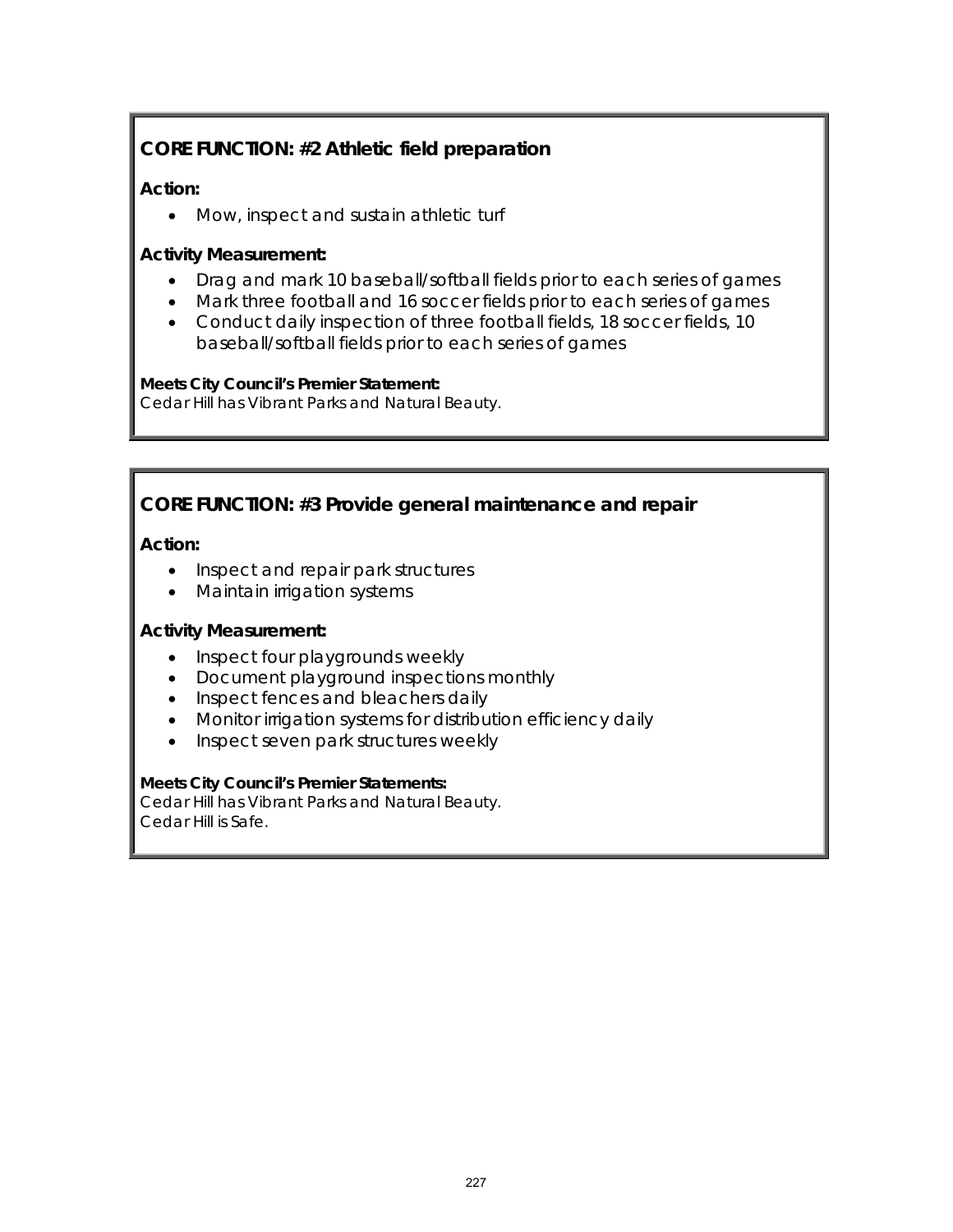# **CORE FUNCTION: #4 Control litter and remove debris from Valley Ridge Park**

#### **Action:**

• Remove litter and debris from Valley Ridge Park

#### **Activity Measurement:**

• Remove litter and debris from Valley Ridge Park daily

# **Meets City Council's Premier Statements:**

Cedar Hill is Clean.

Cedar Hill has Vibrant Parks and Natural Beauty.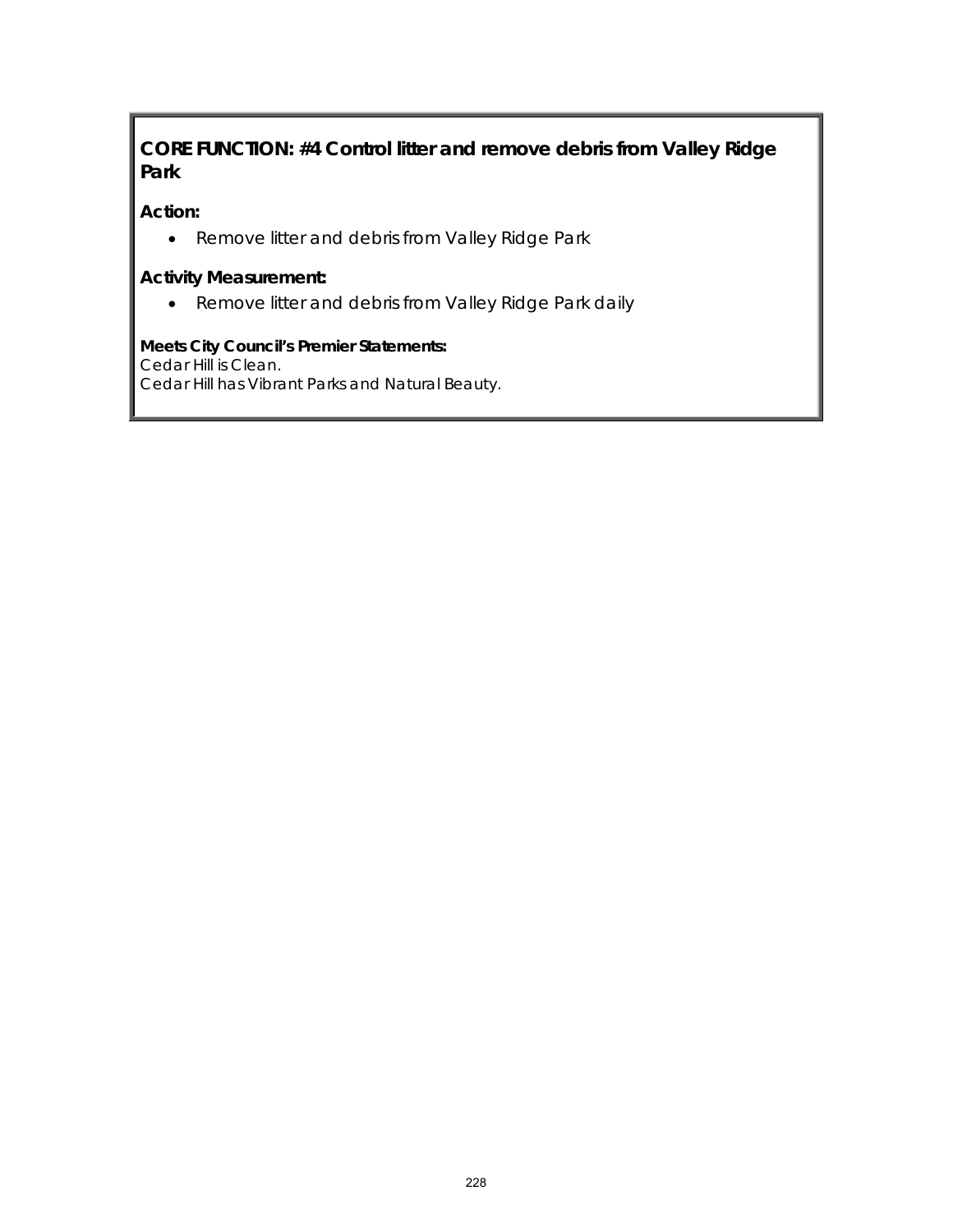#### **VALLEY RIDGE SUMMARY**

| <b>EXPENDITURES</b>                      | <b>ACTUAL</b> | <b>BUDGET</b><br><b>ESTIMATED</b> |               |    |                  | <b>BUDGET</b> |
|------------------------------------------|---------------|-----------------------------------|---------------|----|------------------|---------------|
|                                          | FY 11-12      |                                   | FY 12-13      |    | FY 12-13         | FY 13-14      |
|                                          |               |                                   |               |    |                  |               |
| Personnel                                | \$<br>247,181 | \$                                | 308,695       | \$ | 282,085          | \$<br>299,170 |
| Supplies                                 | 22,909        |                                   | 43,135        |    | 44,955           | 77,740        |
| Maintenance                              | 73,211        |                                   | 70,000        |    | 72,500           | 70,000        |
| <b>Utilities</b>                         | 155,583       |                                   | 163,020       |    | 178,470          | 166,970       |
| Lease/Rentals                            | 2,012         |                                   | 33,365        |    |                  | 45,390        |
| Sundry                                   | 26,293        |                                   | 79,000        |    | 78,955           | 52,895        |
| <b>TOTAL Department Budget</b>           | \$<br>527,189 | \$                                | 697,215       | \$ | 656,965          | \$<br>712,165 |
| <b>STAFFING</b>                          | <b>ACTUAL</b> |                                   | <b>BUDGET</b> |    | <b>ESTIMATED</b> | <b>BUDGET</b> |
|                                          | FY 11-12      |                                   | FY 12-13      |    | FY 12-13         | FY 13-14      |
|                                          |               |                                   |               |    |                  |               |
| Maintenance Crew Chief                   | 0.00          |                                   | 1.00          |    | 1.00             | 1.00          |
| Maintenance Workers                      | 4.00          |                                   | 4.00          |    | 4.00             | 4.00          |
| Part-Time/Seasonal                       | 2.79          |                                   | 2.79          |    | 2.79             | 2.79          |
| <b>TOTAL Department Staff</b>            | 6.79          |                                   | 7.79          |    | 7.79             | 7.79          |
| <b>PERFORMANCE</b>                       | <b>ACTUAL</b> |                                   | <b>BUDGET</b> |    | <b>ESTIMATED</b> | <b>BUDGET</b> |
| <b>INDICATORS</b>                        | FY 11-12      |                                   | FY 12-13      |    | FY 12-13         | FY 13-14      |
| Acres maintained                         | 164           |                                   | 164           |    | 164              | 164           |
| Percentage mowed at least<br>once a week | 99%           |                                   | 99%           |    | 99%              | 99%           |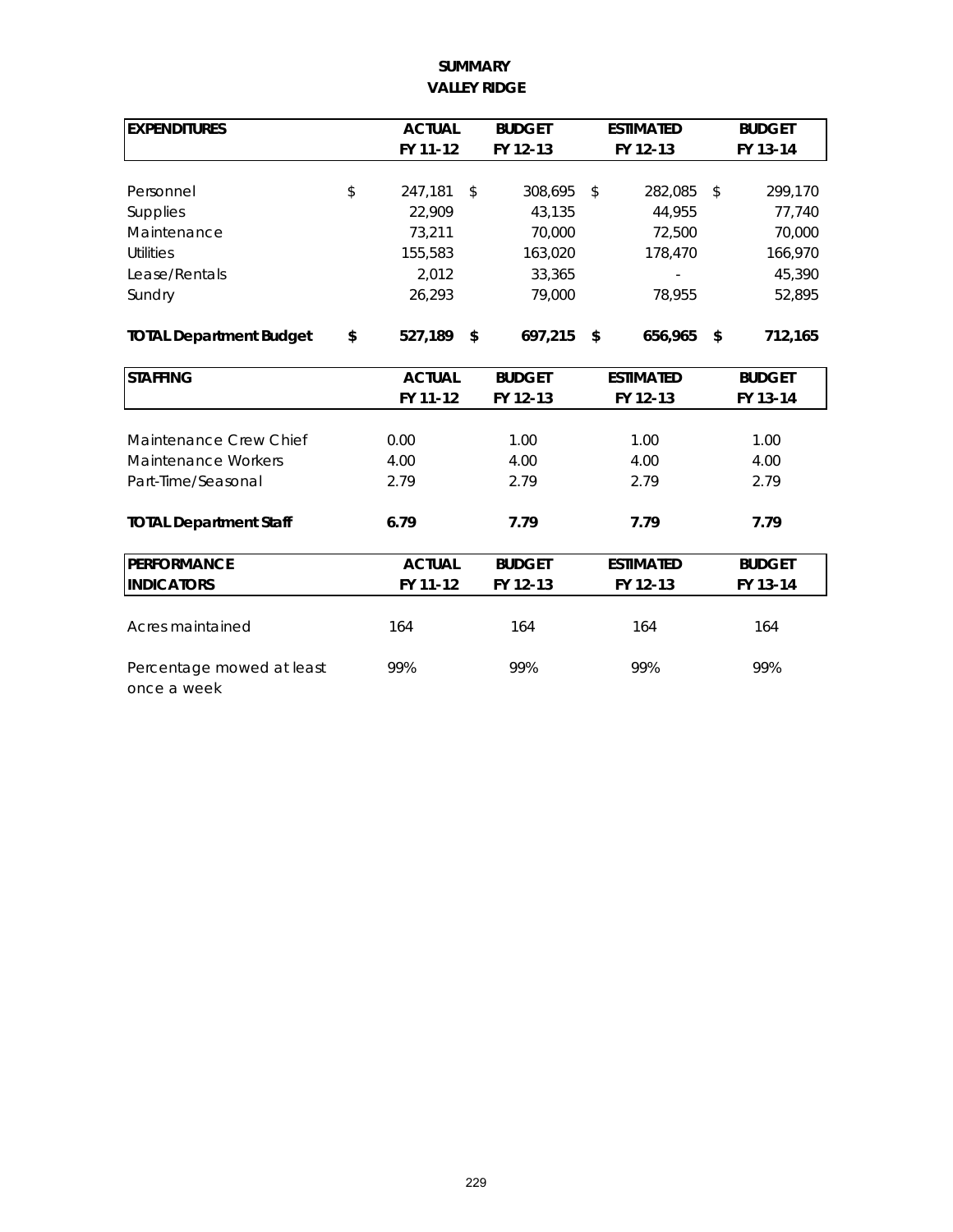# **RECREATION CENTER**

#### **MISSION STATEMENT:**

**The mission of the Cedar Hill Parks and Recreation Department is to maximize the benefit and enjoyment of parks, programs and activities utilizing City resources in an effective, efficient and responsive manner.**

## **CORE FUNCTIONS:**

- **1) Encourage and Develop Internal Relations of Recreation Center Staff, Personal Trainers, and Contract Instructors to Provide Exemplary Service to the Public** – Continue to build relationships amongst staff, personal trainers, contract instructors and management to efficiently work together.
- **2) Retain Current Customers and Attract New Customers** Exceed expectations through providing premier customer service to existing members and patrons and secure new customers
- **3) Provide and promote Recreation Center utilization to the public** Administer, supervise, implement and improve membership, classes, leagues, special events, rentals and all building uses
- **4) Provide Building Maintenance**  Maintain a clean, safe and operable facility for public use

## **2013 - 2014 WORKPLAN**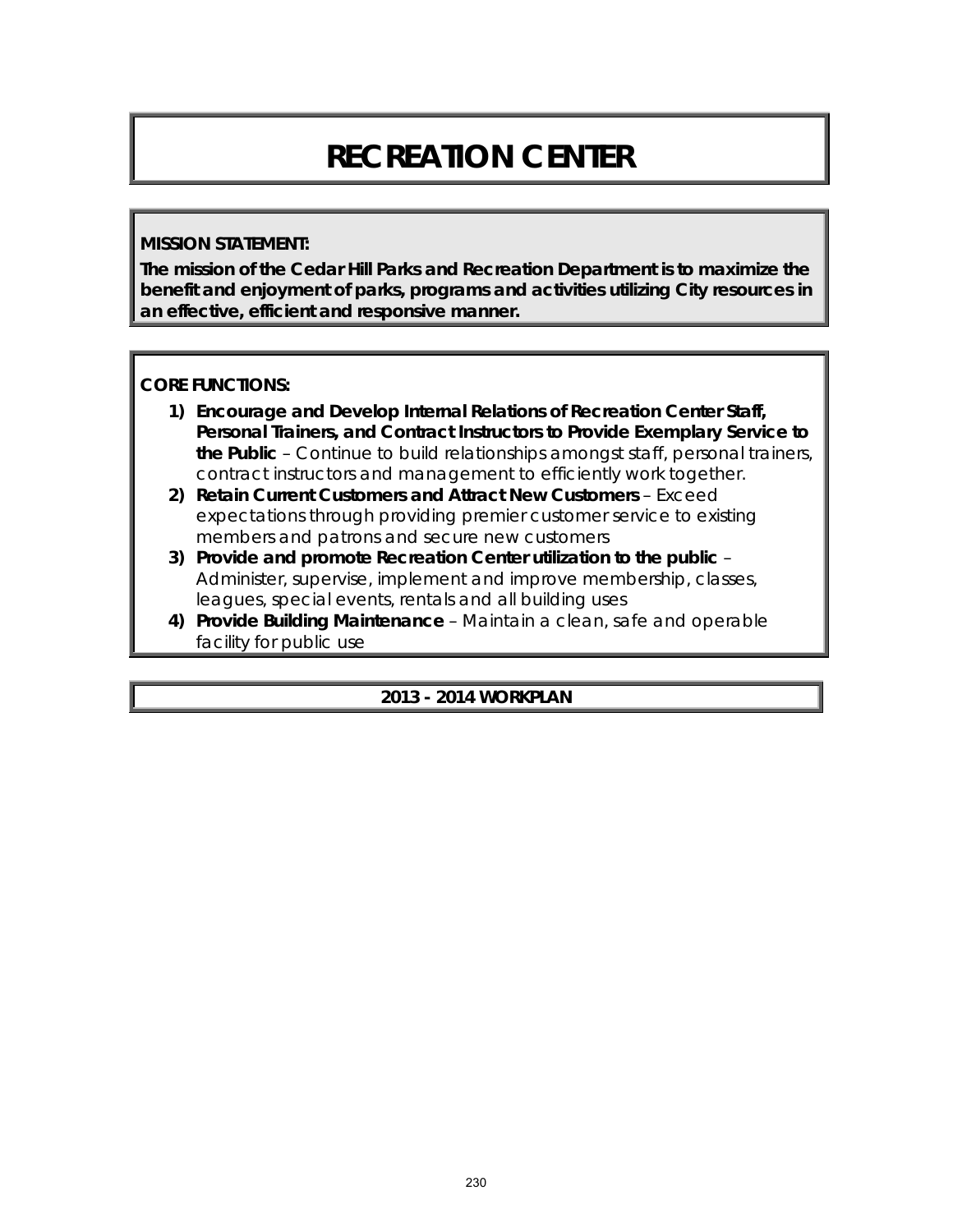#### **CORE FUNCTION: #1 Encourage and Develop Internal Relations of Recreation Center Staff, Personal Trainers, and Contract Instructors to Provide Exemplary Service to the Public**

## **Action:**

- Implement and sustain a leadership team within the Recreation Center
- Provide premier internal customer service
- Build relationships with all levels of staff
- Build trust throughout organization including Personal Trainers and Contract **Instructors**
- Implement and sustain three new staff based programs each fiscal year
- Actively seek input from all levels of staff, personal trainers and contract instructors
- Reinforce belief that employees at all levels are valued and respected

## **Activity Measurement:**

- Host an all-City staff required meeting quarterly
- Host Coordinator level staff and above leadership team by meeting bimonthly to decide policy and procedure direction
- Host an open-forum personal trainer and contract instructor round-table quarterly
- Encourage open flow of communication through City staff meetings weekly
- Proactively communicate with personal trainers and contract instructors monthly

#### **Meets City Council's Premier Statement:**

Cedar Hill has a Strong and Diverse Economy. Cedar Hill is Safe.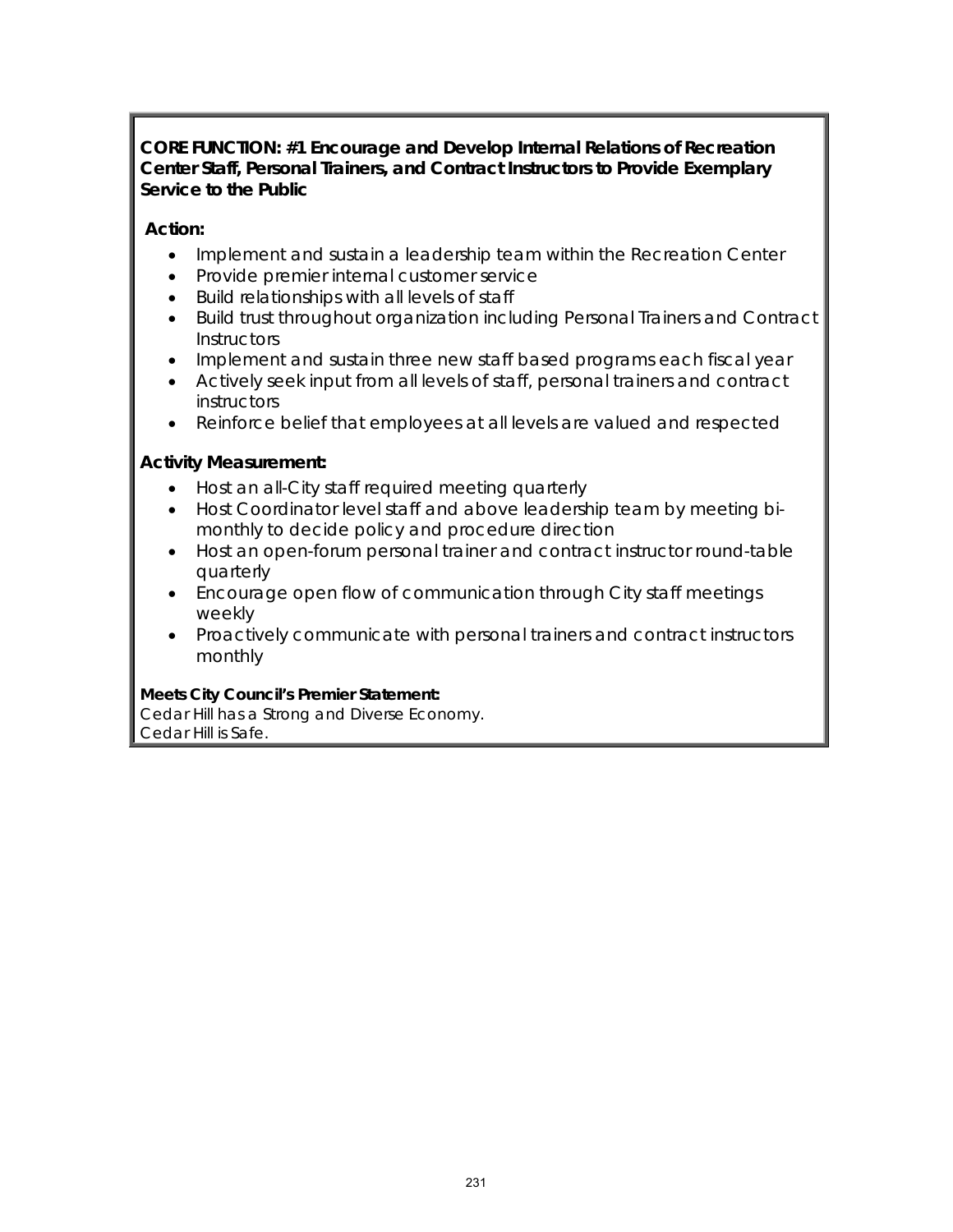# **CORE FUNCTION: #2 Retain current customers and attract new customers**

## **Action:**

- Provide premier internal and external customer service
- Personalize customer service techniques
- Conduct one yearly membership satisfaction survey
- Implement an incentive program for current members
- Provide and market five membership specials
- Market awareness of the Recreation Center using community events/organizations and local businesses
- Encourage use of the Recreation Center utilizing internet and social networks

## **Activity Measurement:**

- Manage and respond to customer complaints and inquiries within 24 hours
- Greet each member and guest upon entering the Recreation Center daily
- Approach members and guests throughout the facility daily and inquire if they have any questions or need any assistance
- Enthusiastically offer all new quests or rental inquiries tours of the facility daily
- Publicize Recreation Center activities through two social media networks, *Facebook* and *Twitter* weekly
- Send personalized "Thank you" cards to each renewed and new yearly membership purchase monthly
- Refresh and/or maintain website monthly
- Create and distribute a Recreation Center Newsletter to promote all Recreation Center activities and programs monthly
- Circulate three brochures annually to Cedar Hill residents seasonally (spring, summer and fall)
- Create, implement and evaluate an annual membership satisfaction survey for all memberships in early November
- Advertise recreation activities through 24 venues annually

#### **Meets City Council's Premier Statement:**

Cedar Hill has Vibrant Parks and Natural Beauty. Cedar Hill has a Strong and Diverse Economy. Cedar Hill is Safe. Cedar Hill has Excellent, Safe and Efficient Infrastructure.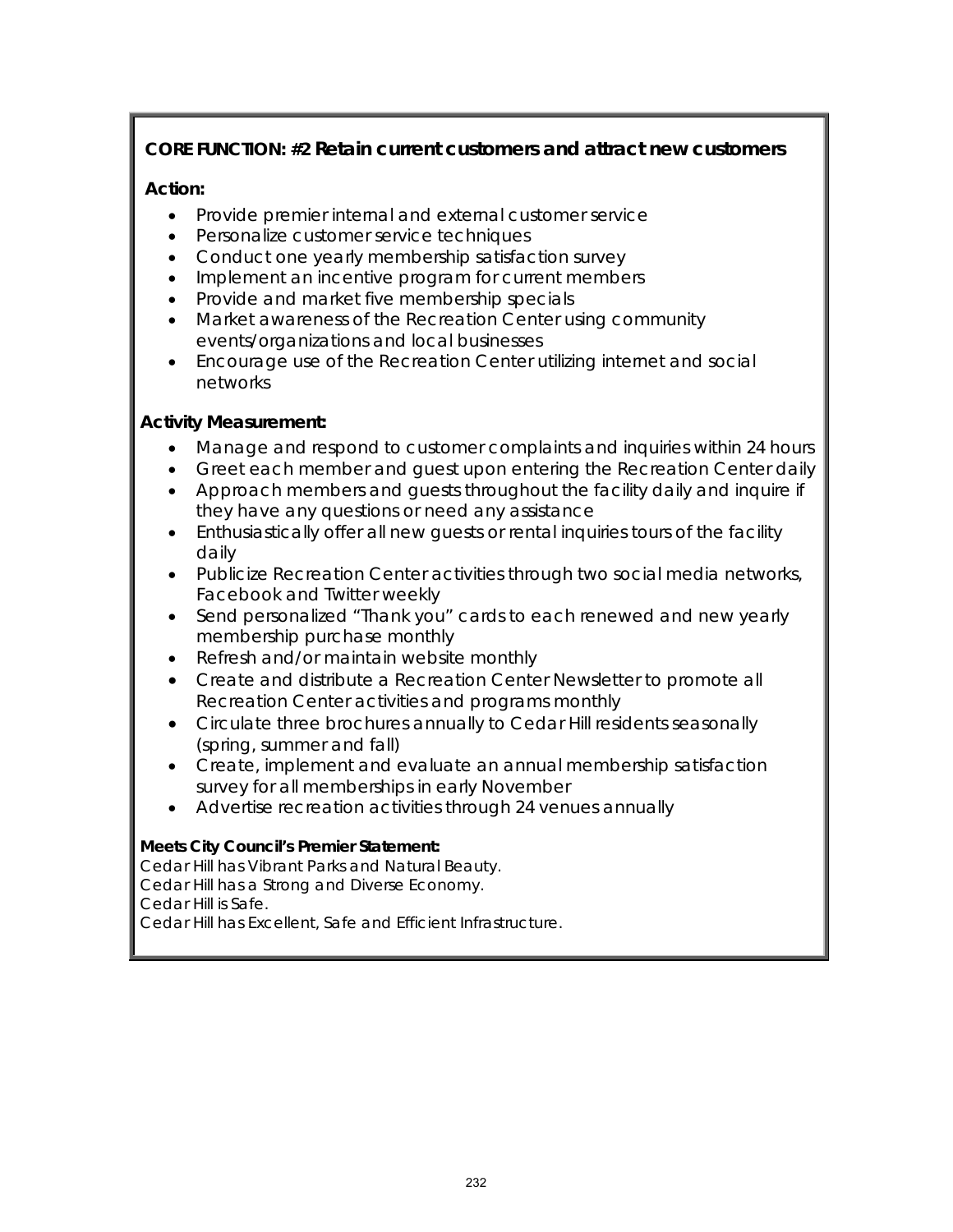## **CORE FUNCTION: #3 Provide and promote Recreation Center utilization to the public**

# **Action:**

- Offer affordable membership plans to the Cedar Hill community and surrounding areas
- Offer daily passes to allow guests an opportunity to evaluate the quality of the building and equipment and promote future membership
- Plan, promote, implement and evaluate quality health, fitness and wellness classes
- Plan, promote, implement and evaluate quality general youth, adult and aging adult programming
- Plan, promote, implement and evaluate quality adult leagues
- Plan, promote, implement and evaluate youth, adult and family special events
- Actively seek opportunities to work with local organizations and host local tournaments and/or special events
- Offer community rental space
- Administer building uses

# **Activity Measurement:**

- Offer, promote and evaluate four different membership types including 1- Month, 3-Month, Annual and Corporate daily
- Offer and promote daily passes to non-members to encourage future membership purchases daily
- Provide an overview of Recreation Center amenities and services to youths and adults through patron orientations daily
- Offer six quality personal trainers to the members daily
- Schedule and provide support staff for membership sales and renewal, class registration, fitness, facility monitoring, and customer service daily
- Furnish two styles of quality martial arts classes monthly
- Supply four quality dance classes (competitive and noncompetitive) monthly
- Offer and evaluate seven quality special interest classes monthly
- Plan, promote and evaluate four types of quality aerobic high-impact exercise classes monthly
- Furnish two quality low-impact cardiovascular activities monthly
- Craft four quality special youth programs annually
- Present four seasons of adult volleyball leagues (56 teams) annually
- Create three new quality programs annually
- Generate five special events annually
- Schedule 900 room bookings annually
- Furnish community space at no charge to 20 functions annually
- Assist with two regional and/or statewide events to market and promote use of the Recreation Center for economic and tourism purposes annually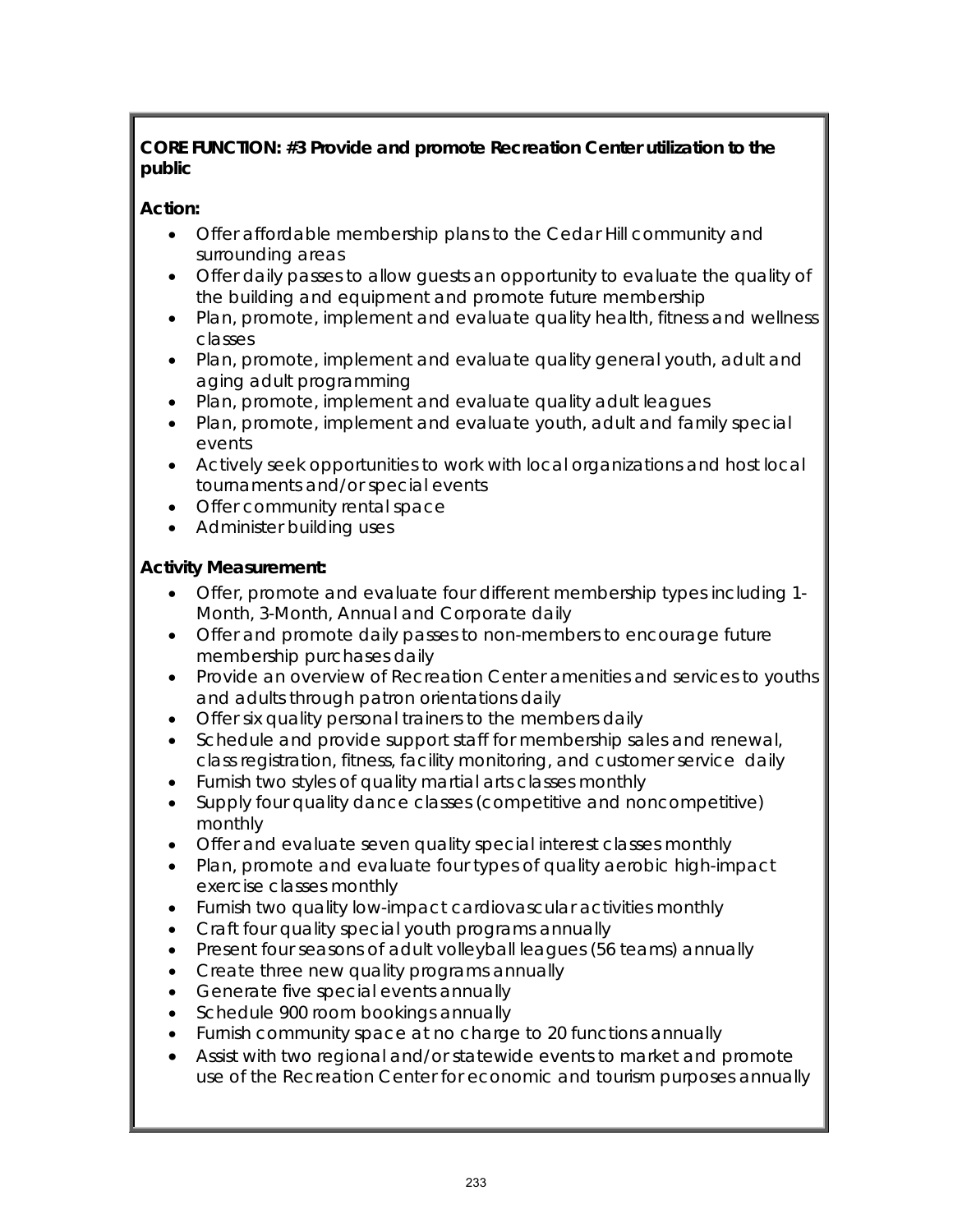#### **Activity Measurement (continued):**

- Open and provide adequate staff to allow 5,400 hours of Recreation Center operations annually: Hours - Monday through Friday 6:00 A.M. to 10:00 P.M.; Saturday 8:00 A.M. to 6:00 P.M.; Sunday 1:00 P.M. to 7:00 P.M.
- Staff Recreation Center for 5,600 hours of rental space annually: Hours Monday through Thursday 6:00 A.M. to 10:00 P. M.; Friday 6:00 A.M. to 12:00 (midnight); Saturday 8:00 A.M. to 12:00 (midnight); Sunday 1:00 P.M. to 9:00 P.M.
- Staff Recreation Center Barnyard for 2,240 hours annually: Monday through Friday 8:00 A.M. to 12:00 (noon) and 5:00 P.M. to 9:00 P.M.; Saturday 9:00 A.M. to 12:00 (noon)
- Maintain a minimum of 7,160 memberships: 1,500 annual memberships; 3,000 three-month memberships; and 2,670 one-month memberships annually
- Sell, a minimum of, 15,000 Day Passes annually
- Increase cost recovery from 50% to 60% annually

#### **Meets City Council's Premier Statement:**

Cedar Hill has Distinctive Character. Cedar Hill has a Strong and Diverse Economy. Cedar Hill is Safe. Cedar Hill is Clean. Cedar Hill has Excellent, Safe and Efficient Infrastructure.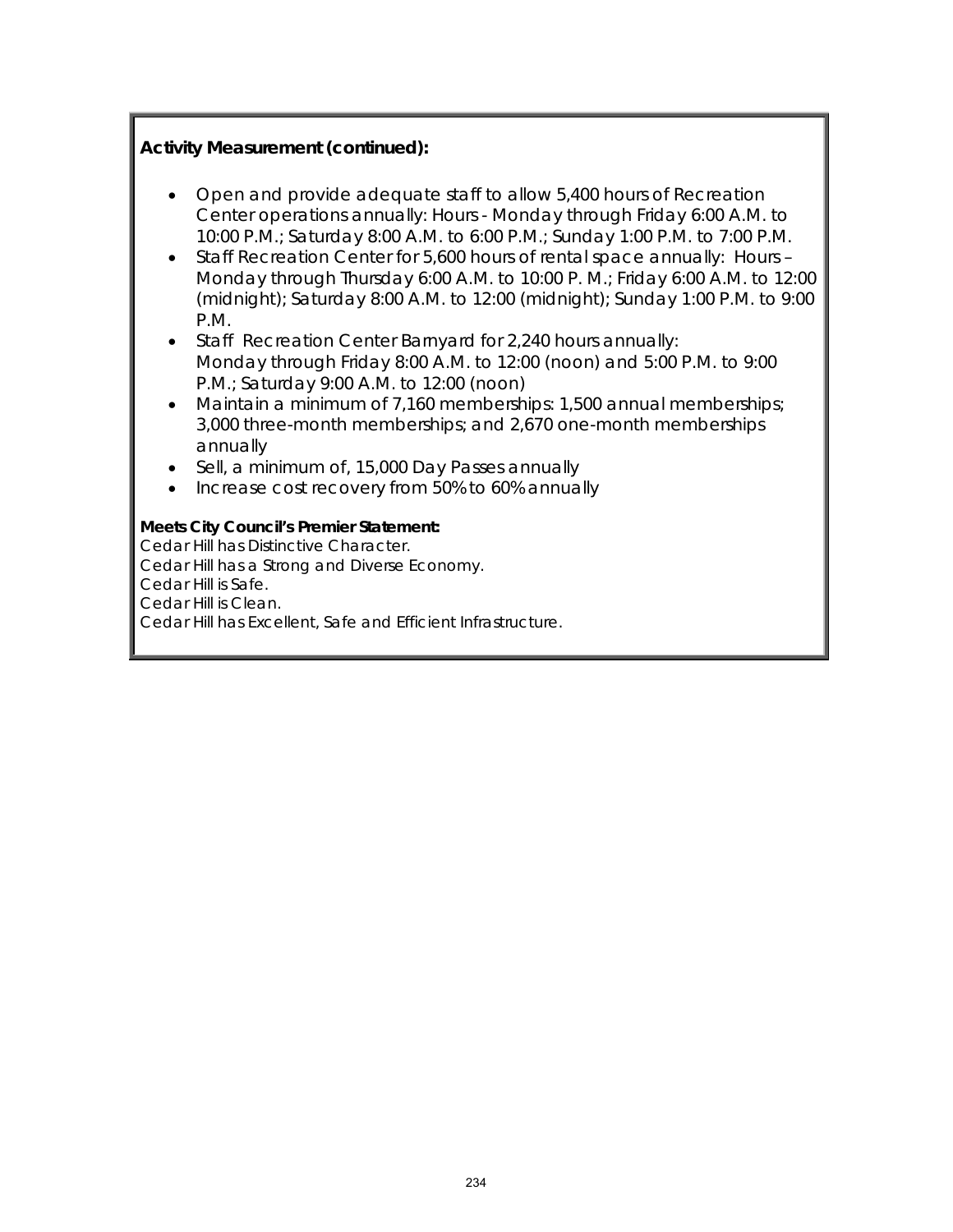# **CORE FUNCTION: #4 Provide building maintenance**

## **Action:**

- Sustain scheduled, preventive maintenance and ensure facility cleanliness
- Provide and maintain a variety of fitness machines

#### **Activity Measurement:**

- Execute surface cleaning and maintenance checks three times each day for 74 stations
- Clean all common areas of the Recreation Center daily
- Sterilize all restrooms and remove debris three times daily
- Prepare meeting rooms for various events daily
- Detail outside areas daily
- Perform diagnostics on HVAC (Heating, Ventilation and Air conditioning) system daily
- Clean work out equipment between each use daily
- Sustain 74 fitness stations with equipment fully operational no less than 90% of the time daily
- Replace light bulbs and make minor repairs within one business day
- Spray and buff all floors three times per week
- Develop and implement a preventative maintenance program to be utilized monthly
- Develop and implement a safety and appearance checklist to be completed monthly
- Check HVAC filters monthly
- Verify chemical levels on the water chill system monthly
- Strip/wax all floors monthly
- Change HVAC filters quarterly

#### **Meets City Council's Premier Statements:**

Cedar Hill has Vibrant Parks and Natural Beauty. Cedar Hill is Safe. Cedar Hill is Clean. Cedar Hill has Excellent, Safe and Efficient Infrastructure.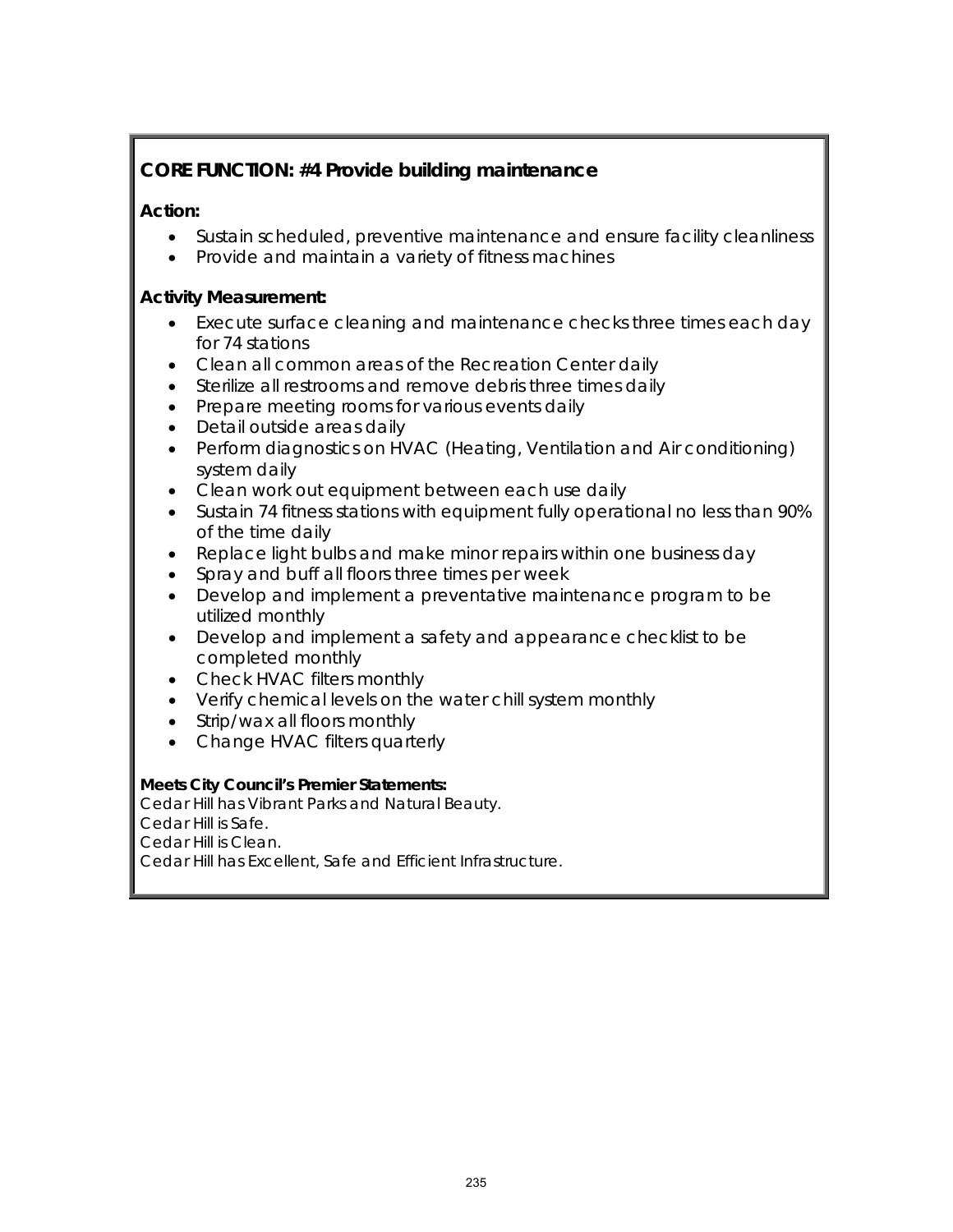#### **SUMMARY RECREATION CENTER**

| <b>EXPENDITURES</b>                    | <b>ACTUAL</b> |                  |    | <b>BUDGET</b>    | <b>ESTIMATED</b> |                  |    | <b>BUDGET</b>     |
|----------------------------------------|---------------|------------------|----|------------------|------------------|------------------|----|-------------------|
|                                        |               | FY 11-12         |    | FY 12-13         |                  | FY 12-13         |    | FY 13-14          |
|                                        |               |                  |    |                  |                  |                  |    |                   |
| Personnel                              | \$            | 914,056          | \$ | 987,995          | \$               | 946,860          | \$ | 1,041,045         |
| Supplies                               |               | 76,046           |    | 102,175          |                  | 115,120          |    | 94,165<br>92,710  |
| Maintenance                            |               | 59,106           |    | 75,400           |                  | 81,110           |    |                   |
| Services<br><b>Utilities</b>           |               | 266,188          |    | 228,475          |                  | 205,990          |    | 209,260           |
| Leases/Rentals                         |               | 167,584          |    | 201,800          |                  | 173,800          |    | 180,800<br>80,905 |
| Sundry                                 |               | 12,592<br>12,689 |    | 44,790<br>44,465 |                  | 44,790<br>47,380 |    | 49,090            |
|                                        |               |                  |    |                  |                  |                  |    |                   |
| <b>TOTAL Department Budget</b>         | \$            | 1,508,261        | \$ | 1,685,100        | \$               | 1,615,050        |    | \$1,747,975       |
| <b>STAFFING</b>                        |               | <b>ACTUAL</b>    |    | <b>BUDGET</b>    |                  | <b>ESTIMATED</b> |    | <b>BUDGET</b>     |
|                                        |               | FY 11-12         |    | FY 12-13         |                  | FY 12-13         |    | FY 13-14          |
| <b>Recreation Center Manager</b>       |               | 1.00             |    | 1.00             |                  | 1.00             |    | 1.00              |
| <b>Recreation Center Coordinator</b>   |               | 3.00             |    | 3.00             |                  | 3.00             |    | 3.00              |
| Special Events Coordinator             |               | 1.00             |    | 1.00             |                  | 1.00             |    | 1.00              |
| <b>Building Maintenance Technician</b> |               | 1.00             |    | 1.00             |                  | 1.00             |    | 1.00              |
| <b>Recreation Assistant Lead</b>       |               | 1.00             |    | 1.00             |                  | 1.00             |    | 1.00              |
| Administrative Secretary               |               | 1.00             |    | 1.00             |                  | 1.00             |    | 1.00              |
| <b>Recreation Assistant - Fitness</b>  |               | 1.00             |    | 1.00             |                  | 1.00             |    | 1.00              |
| Custodian                              |               | 2.00             |    | 2.00             |                  | 2.00             |    | 2.00              |
| <b>Member Services Assistant</b>       |               | 1.00             |    | 2.00             |                  | 2.00             |    | 2.00              |
| Part-Time Recreation Assistant         |               | 2.50             |    | 2.50             |                  | 2.50             |    | 2.50              |
| Part-Time Member Services Assistan     |               | 6.50             |    | 6.00             |                  | 6.00             |    | 6.00              |
| Part-Time Building Attendant           |               | 1.50             |    | 1.50             |                  | 1.50             |    | 1.50              |
|                                        |               |                  |    |                  |                  |                  |    |                   |
| <b>TOTAL Department Staff</b>          |               | 22.50            |    | 23.00            |                  | 23.00            |    | 23.00             |
| <b>PERFORMANCE</b>                     |               | <b>ACTUAL</b>    |    | <b>BUDGET</b>    |                  | <b>ESTIMATED</b> |    | <b>BUDGET</b>     |
| <b>INDICATORS</b>                      |               | FY 11-12         |    | FY 12-13         |                  | FY 12-13         |    | FY 13-14          |
|                                        |               |                  |    |                  |                  |                  |    |                   |
| <b>Athletic Volleyball Leagues</b>     |               | 50               |    | 56               |                  | 40               |    | 63                |
| Paid program registrations             |               | 5,222            |    | 5,300            |                  | 4,045            |    | 4,300             |
| Room rentals (All)                     |               | 811              |    | 1,200            |                  | 795              |    | 900               |
| Number of paid memberships             |               | 6,970            |    | 6,800            |                  | 6,347            |    | 7,000             |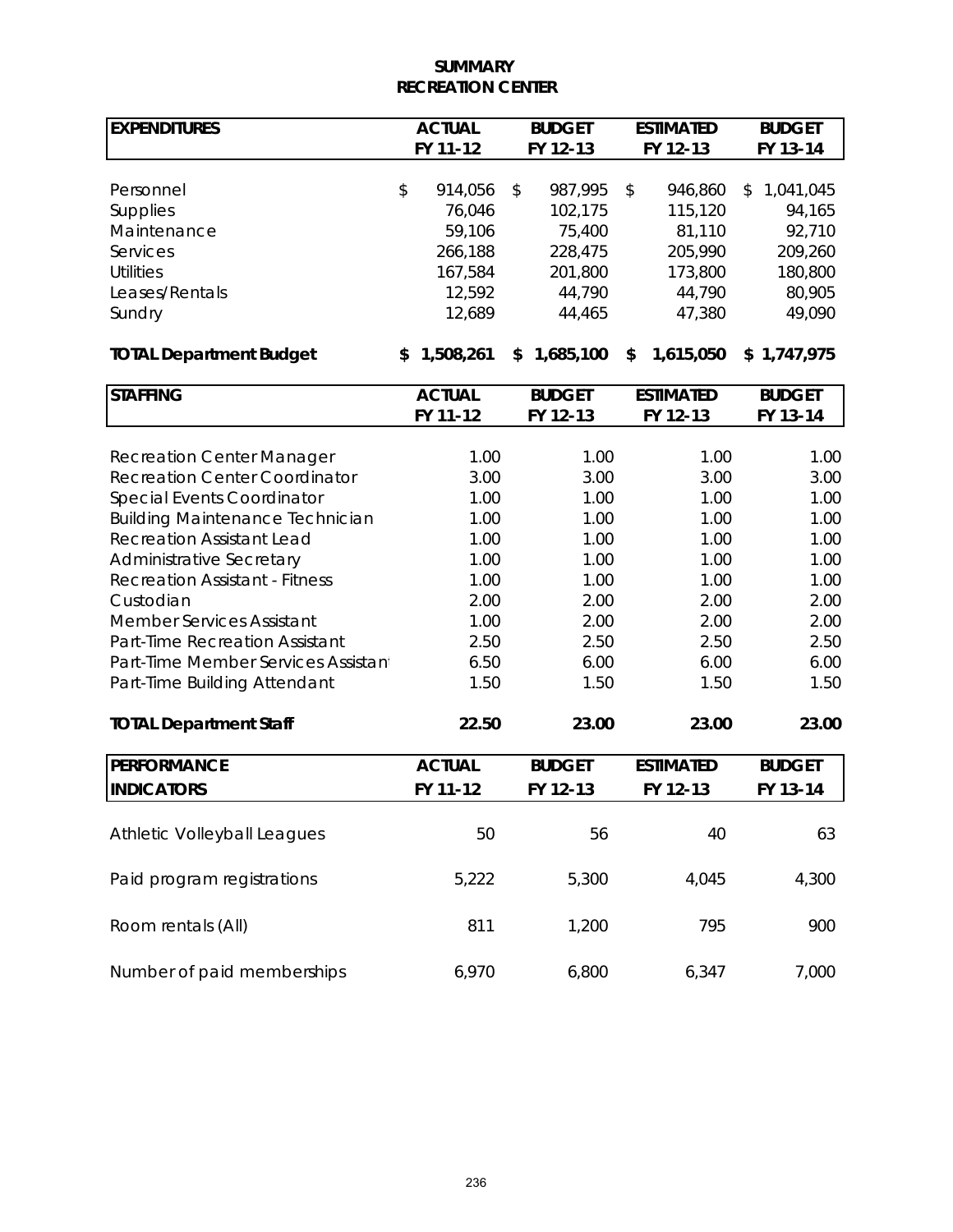# **Economic Development Corporation Fund**

| <b>CATEGORY</b>                                                                                      | <b>ACTUAL</b><br>2011-12     | <b>BUDGET</b><br>2012-13 | <b>ESTIMATED</b><br>2012-13 | <b>BUDGET</b><br>2013-14 |
|------------------------------------------------------------------------------------------------------|------------------------------|--------------------------|-----------------------------|--------------------------|
| <b>BEGINNING FUND BALANCE</b>                                                                        | \$7,614,968                  | \$8,392,098              | \$8,547,493                 | 7,344,483<br>\$          |
| <b>REVENUES:</b><br>Taxes<br>Interest Income<br>Other                                                | 3,149,279<br>83,282<br>1,942 | 2,789,000<br>70,000      | 3,093,750<br>70,000         | 2,574,000<br>60,000      |
| <b>TOTAL Revenues</b>                                                                                | 3,234,503                    | 2,859,000                | 3,163,750                   | 2,634,000                |
| <b>TOTAL AVAILABLE RESOURCES</b>                                                                     | 10,849,471                   | 11,251,098               | 11,711,243                  | 9,978,483                |
| <b>EXPENDITURES:</b><br><b>Community Services</b><br>Economic Development<br>Transfer to Other Funds | 1,142,458<br>1,159,520       | 9,660,885<br>1,160,595   | 3,206,165<br>1,160,595      | 8,378,915<br>1,173,830   |
| <b>TOTAL Expenditures</b>                                                                            | 2,301,978                    | 10,821,480               | 4,366,760                   | 9,552,745                |
| Revenue over (under) Expenditures                                                                    | 932,525                      | (7,962,480)              | (1,203,010)                 | (6,918,745)              |
| <b>ENDING FUND BALANCE</b>                                                                           | 8,547,493                    | 429,618                  | 7,344,483                   | 425,738                  |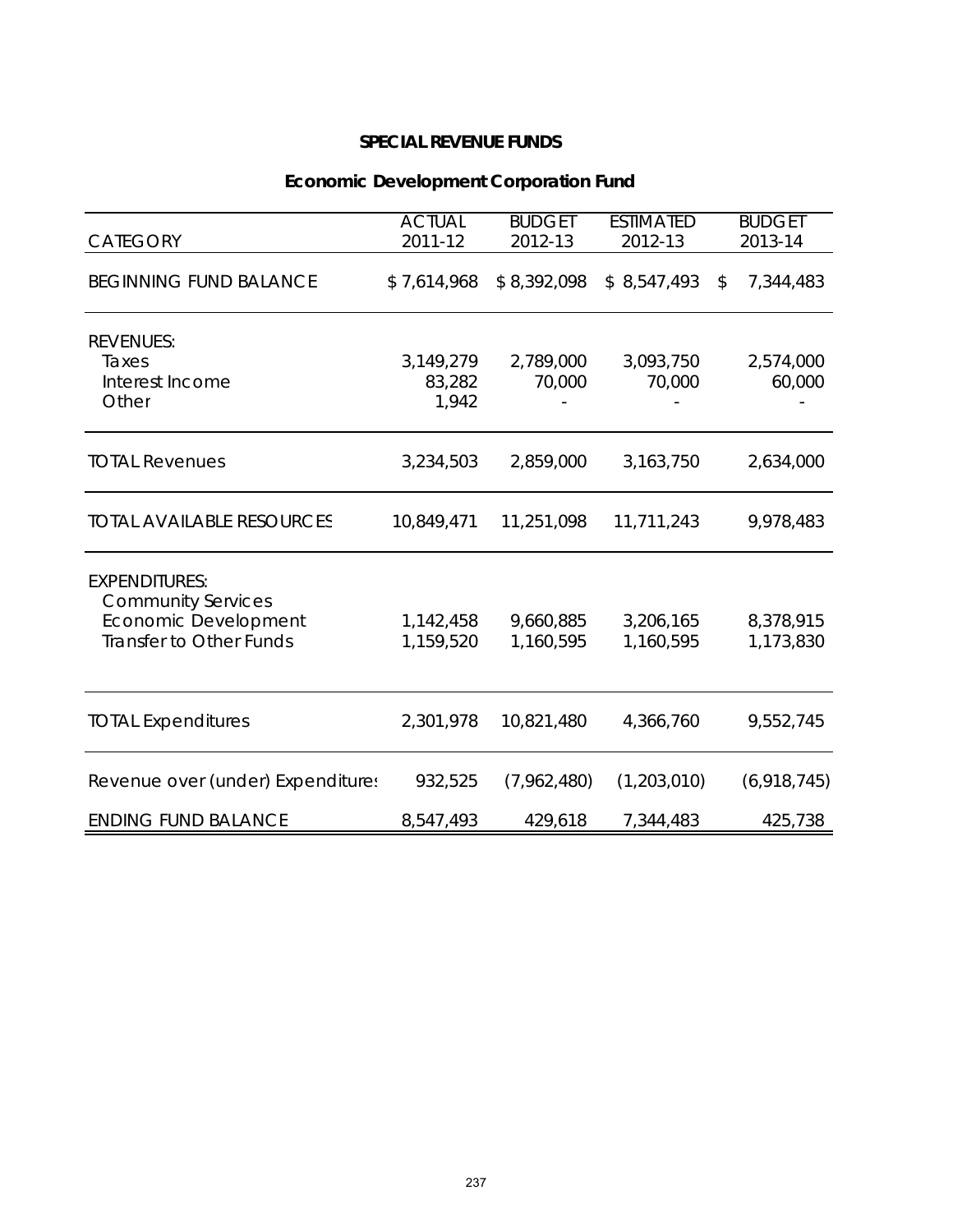#### **ECONOMIC DEVELOPMENT SUMMARY**

| <b>EXPENDITURES</b>            | <b>ACTUAL</b> |           |          | <b>BUDGET</b> | <b>ESTIMATED</b> |           |          | <b>BUDGET</b> |  |  |
|--------------------------------|---------------|-----------|----------|---------------|------------------|-----------|----------|---------------|--|--|
|                                |               | FY 11-12  | FY 12-13 |               |                  | FY 12-13  | FY 13-14 |               |  |  |
|                                |               |           |          |               |                  |           |          |               |  |  |
| Personnel                      | \$            | 273.023   | - \$     | 282,435       | \$               | 224,670   | \$       | 278,075       |  |  |
| <b>Supplies</b>                |               | 3.749     |          | 4,000         |                  | 4,000     |          | 4,000         |  |  |
| Maintenance                    |               | 46,325    |          | 32,075        |                  | 32,450    |          | 32,500        |  |  |
| Services                       |               | 133,338   |          | 160.265       |                  | 166,590   |          | 189,430       |  |  |
| Marketing                      |               | 234,803   |          | 276,820       |                  | 276,820   |          | 276,820       |  |  |
| <b>Utilities</b>               |               | 2,326     |          | 3.935         |                  | 4,440     |          | 4.640         |  |  |
| Lease / Rentals                |               | 26,490    |          | 26,490        |                  | 26,490    |          | 26,490        |  |  |
| Sundry                         |               | 51.131    |          | 59,865        |                  | 60.705    |          | 62.705        |  |  |
| <b>Incentives</b>              |               | 370.744   |          | 8,815,000     |                  | 470,000   |          | 7,504,255     |  |  |
| <b>Transfers</b>               |               | 1,159,517 |          | 1,160,595     |                  | 1,160,595 |          | 1,173,830     |  |  |
| Land Purchase                  |               |           |          |               |                  | 1,940,000 |          |               |  |  |
| <b>TOTAL Department Budget</b> | \$            | 2.301.446 | \$       | 10,821,480    | \$               | 4,366,760 | \$       | 9,552,745     |  |  |

| <b>STAFFING</b>                   | <b>ACTUAL</b><br>FY 11-12 | <b>BUDGET</b><br>FY 12-13 | <b>ESTIMATED</b><br><b>BUDGET</b><br>FY 13-14<br>FY 12-13 |                   |
|-----------------------------------|---------------------------|---------------------------|-----------------------------------------------------------|-------------------|
| Economic Development Director     | 1.00                      | 1.00                      | 1.00                                                      | 1.00 <sub>1</sub> |
| <b>Business Retention Manager</b> | 1.00                      | 1.00                      | 1.00                                                      | 1.00              |
| <b>Executive Assistant</b>        | 1.00                      | 1.00                      | 1.00                                                      | 1.00              |
| <b>TOTAL Department Staff</b>     | 3.00                      | 3.00                      | 3.00                                                      | 3.00              |

| <b>PERFORMANCE</b><br><b>INDICATORS</b> | <b>ACTUAL</b><br>FY 11-12 | <b>BUDGET</b><br>FY 12-13 | <b>ESTIMATED</b><br>FY 12-13 | <b>BUDGET</b><br>FY 13-14 |
|-----------------------------------------|---------------------------|---------------------------|------------------------------|---------------------------|
| <b>Businesses Visited</b>               | 58                        | 60                        | 60                           | 60                        |
| <b>Businesses Contacted</b>             | 147                       | 150                       | 150                          | 150                       |
| Advertisements/Promotions               | 52                        | 50                        | 50                           | 100                       |
| Event Sponsorships                      | 16                        | 15                        | 15                           | 20                        |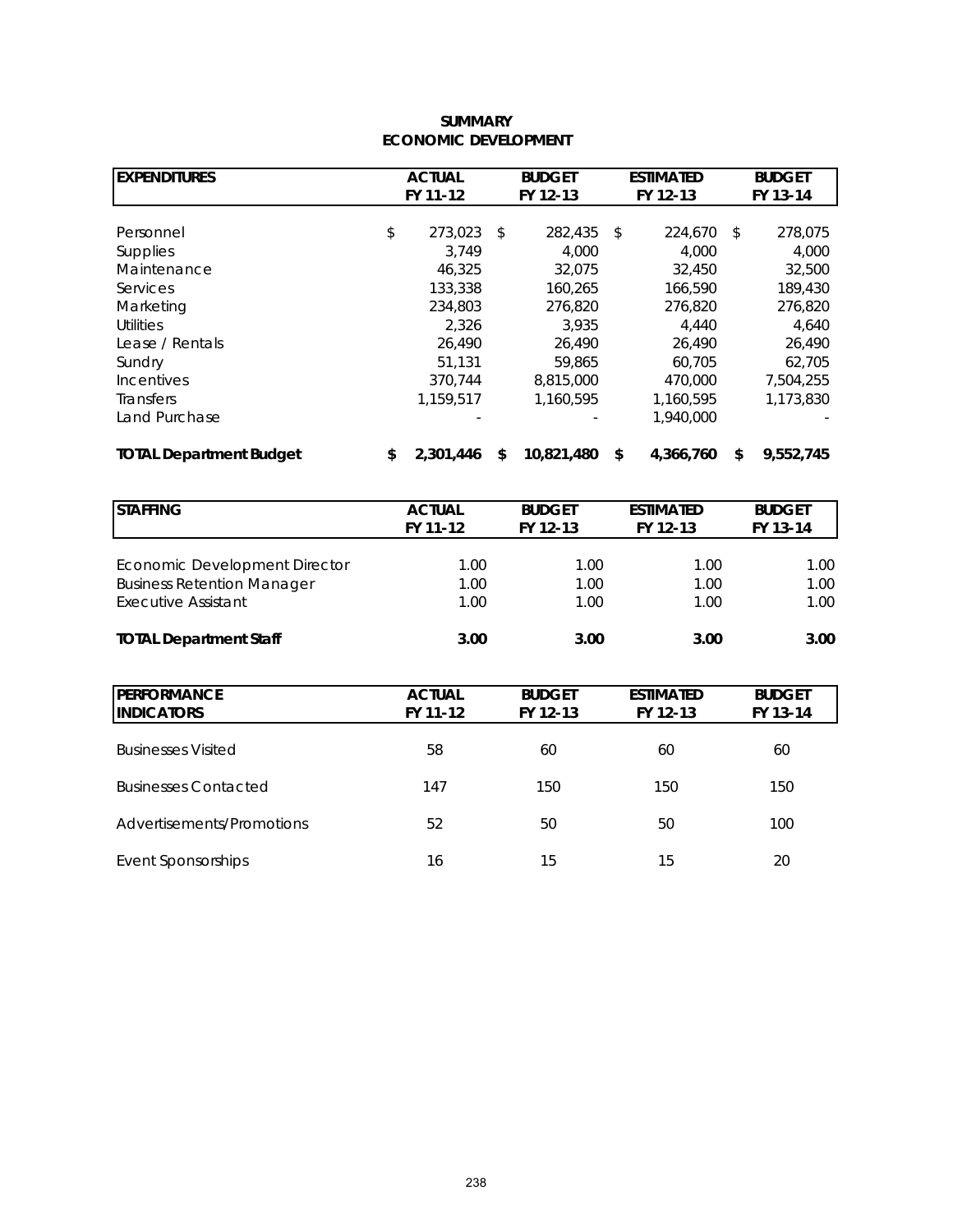# **ECONOMIC DEVELOPMENT**

#### **MISSION STATEMENT:**

**The mission of the Economic Development Department is to retain and expand existing business through a proactive retention and expansion program, attract desirable industry by fostering a business friendly environment, and aggressively market Cedar Hill utilizing a multi-faceted approach.**

#### **CORE FUCTIONS:**

- **1. Support, retain or expand existing business**
- **2. Attract desirable business and industry while fostering a positive business climate.**
- **3. Expand, support and market the tourism industry**
- **4. Strategically and aggressively market Cedar Hill**

**2013 – 2014 WORKPLAN**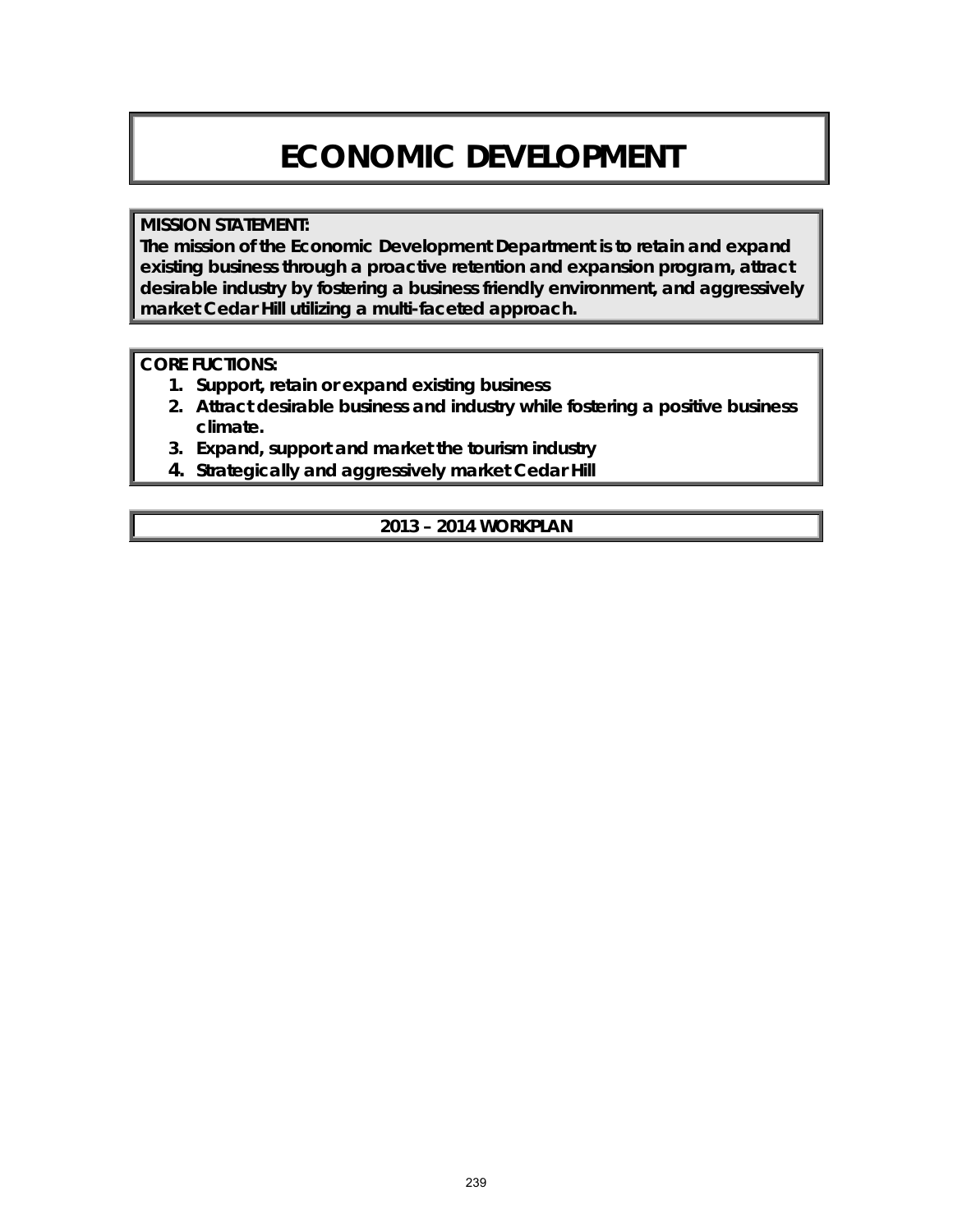# **CORE FUNCTION #1: Support, retain and expand existing business**

## **Action:**

- Utilize Business Retention Expansion Program (BREP) as a(n):
	- o Information gathering tool
	- o Networking resource
	- o Relationship resource (liaison between business and City departments)
	- o Support mechanism for local business
- Develop location and business-specific retention tools
- Support local business development
- Work with Cedar Valley College and the Small Business Development Center to identify training needs and create appropriate training programs
- Disseminate pertinent information to Cedar Hill businesses

## **Activity Measurement:**

- Review and update existing BREP questionnaire annually
- Visit and survey Cedar Hill employers using questionnaire annually with a goal of two - four businesses a week
- Compile data and report to the EDC Board on business climate monthly
- Compile and analyze questionnaire data and report findings semi-annually to City Council
- Produce a BREP Brochure and update annually
- Conduct the third annual Citywide Economic Development Forum
- Attend quarterly meetings of the Cedar Hill Business Park Property Owners Association
- Market Cedar Hill's resources to business owners within the community
- Sit on the Board of Directors of the Best Southwest Partnership
	- o Attend the monthly Board meetings
	- o Attend quarterly luncheons
	- o Volunteer for the marketing committee
- Sit on the Board of the Cedar Hill Chamber of Commerce
	- o Attend monthly Board meetings
	- o Attend monthly luncheons
	- o Attend quarterly Chamber networking events
	- o Volunteer in the Ambassadors Program; monthly meetings and ribbon cuttings
	- o Sponsor the golf tournament annually
	- o Purchase a table and attend the annual Gala
- Sit on the Board of Directors for Leadership Southwest
- o Attend monthly board meetings • Attend bi-monthly Lions Club meetings
	- o Volunteer for two community events annually
		- o Purchase an advertisement in the annual basketball tournament program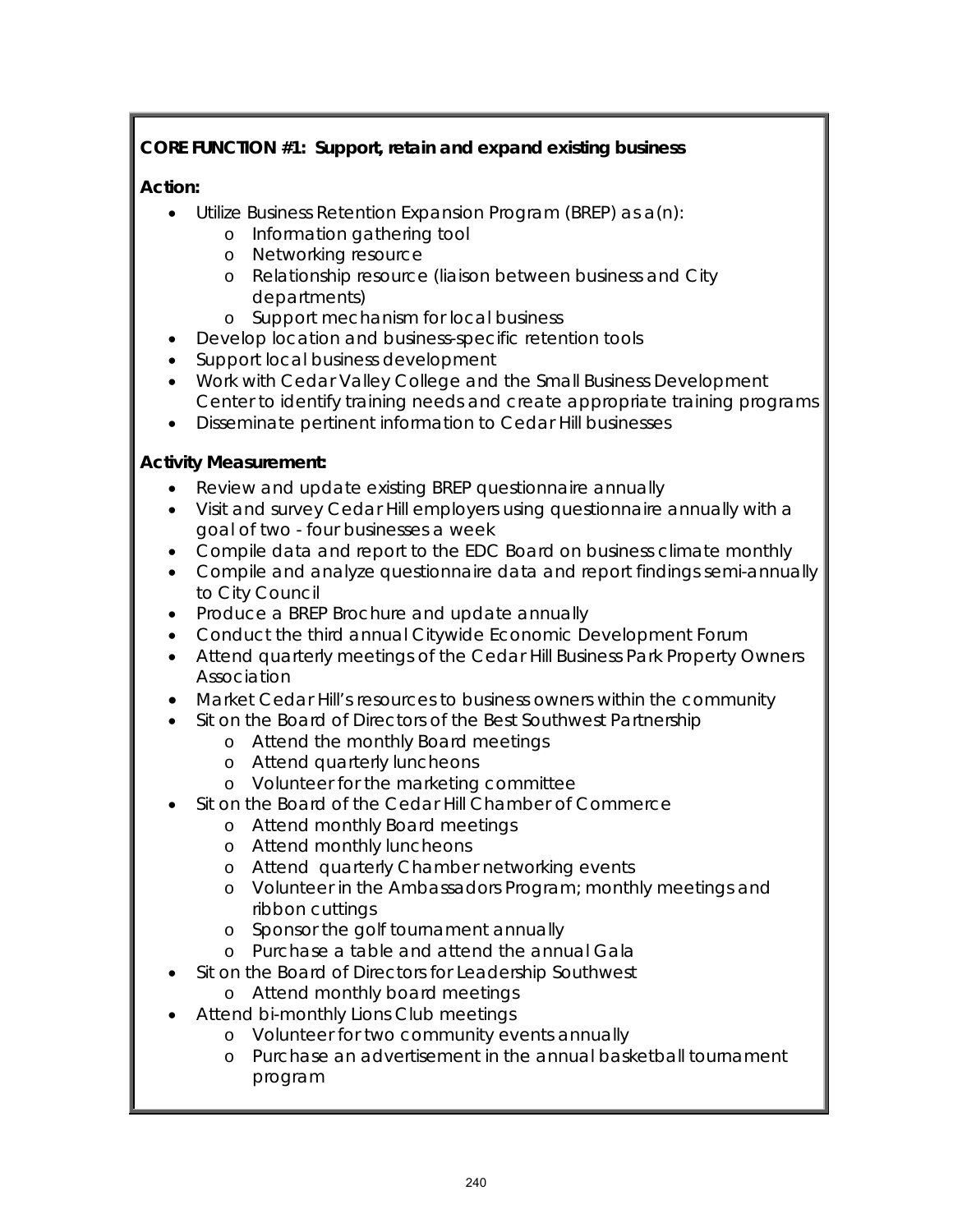# **CORE FUNCTION #1: Support, retain, and expand existing business (continued)**

- Attend weekly Rotary meetings
	- o Sponsor the Head for the Hills Bike Rally annually
	- o Volunteer as Chapter president
- Sponsor Country Day on the Hill annually
- Provide business database on [www.cedarhilledc.com](http://www.cedarhilledc.com/)
- Maintain internal business database on www.salesforce.com

#### **Meets City Council's Premier Statement:**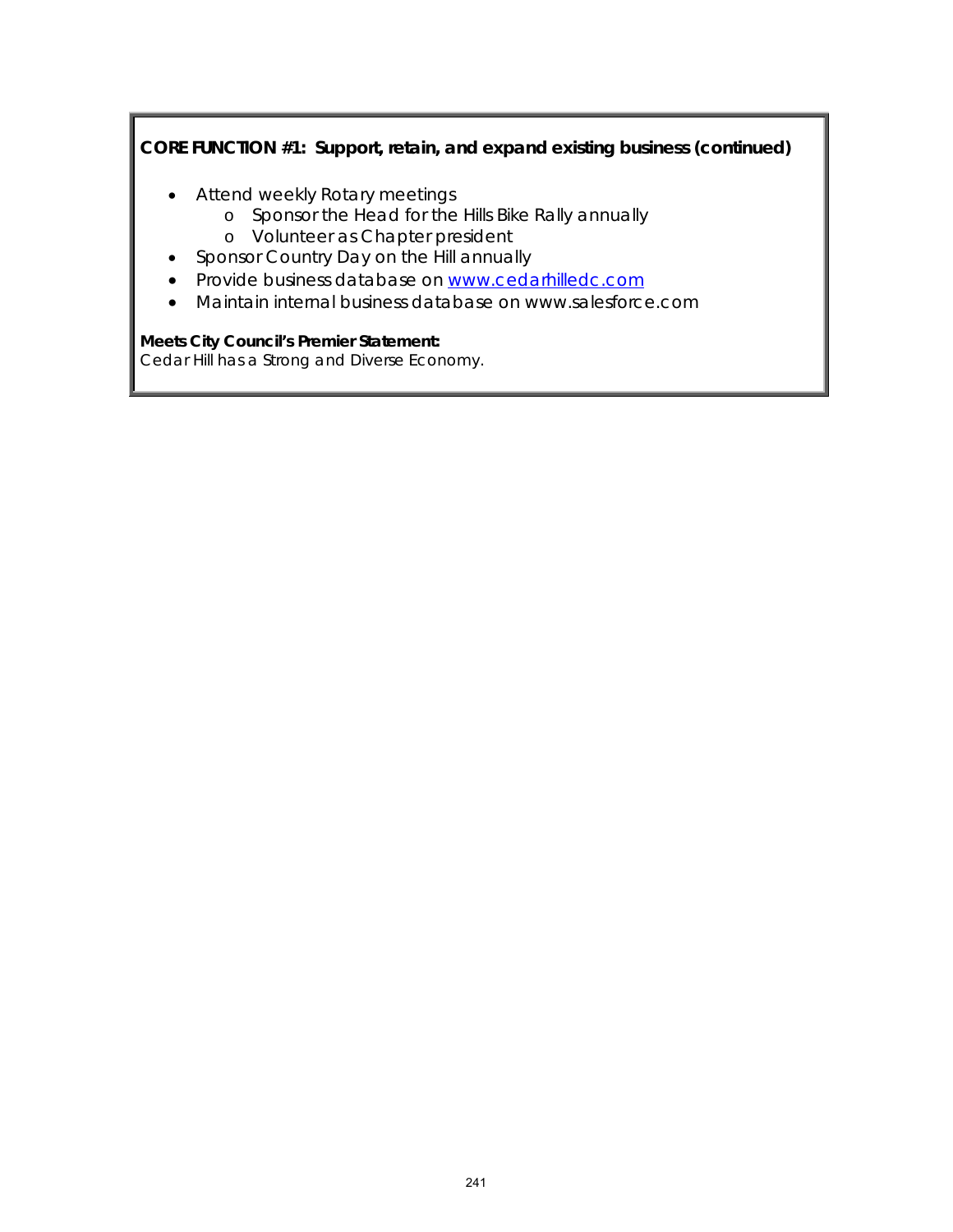## **CORE FUNCTION #2: Attract desirable business and industry and foster a positive business climate**

## **Action:**

- Maintain memberships in key organizations, utilizing sponsorships, volunteerism, and networking to create and maintain key relationships
- Maintain membership, board position and participation in the Best Southwest Partnership
- Maintain membership, board position, and participation in the Cedar Hill Chamber of Commerce
- Participate in the Cedar Hill Lions Club
- Participate in the Cedar Hill Rotary Club
- Support Country Day on the Hill
- Utilize cost-benefit analysis to determine suitability of submitted projects

## **Activity Measurement:**

- Collaborate with allies to increase network of contacts and promote Cedar Hill ten times per year
- Sponsor/participate in targeted events for key organizations:
	- o Cedar Hill Chamber of Commerce, three times per year
		- o CoreNet Global, Corporate Real Estate Network, national , one time per year; local, sit on the board of directors as treasurer and attend five events per year
		- o CREW, Commercial Real Estate Women, Fort Worth CREW Chapter, five times per year
		- o *D CEO* Magazine's Best Brokers Awards and Real Points Blog Reception annually
		- o *Dallas Business Journal's* Best Real Estate Deals of the Year, annually
		- o IAMC, Industrial Asset Management Council, sponsor leadership seminar and attend forum two times per year
		- o ICSC, International Council of Shopping Centers, attend and sponsor the Texas Conference, annually. Attend the national conference, annually
		- o NAIOP, National Association of Industrial and Office Properties, three times per year
		- o NTCAR, North Texas Commercial Association of Realtors, five times per year
		- o SCR, Society for Commercial Realtors, five times per year
		- o CCIM, Certified Commercial Investment Member, five times per year

## **Meets City Council's Premier Statement:**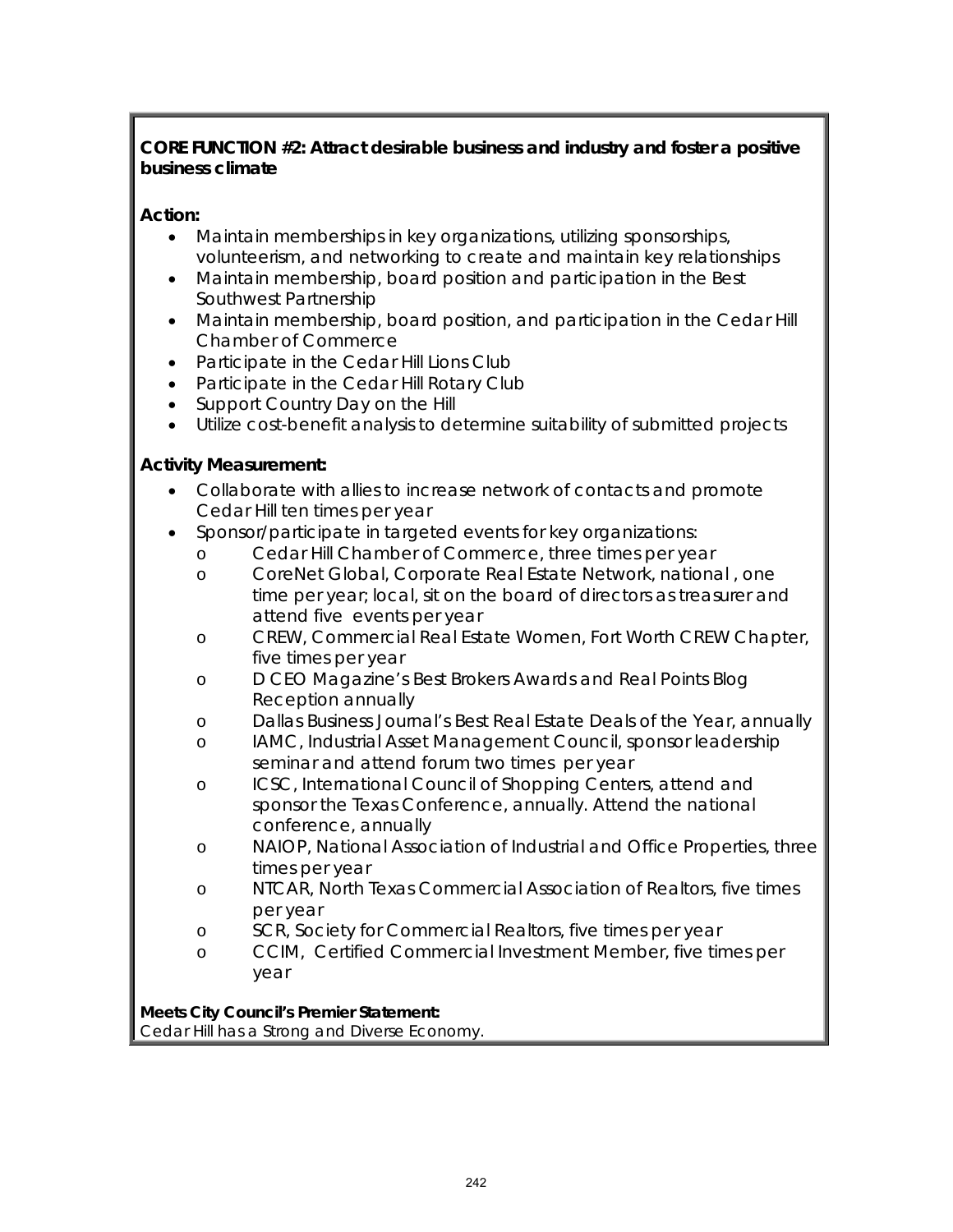# **CORE FUNCTION #3: Expand, support and market the tourism industry**

## **Action:**

- Enhance exposure on regional, state, and national levels by continuing to use targeted marketing and promotion activities to attract overnight visitors to Cedar Hill.
- Promote attractions in Cedar Hill, such as the Audubon Center, retail shopping and the State Park
- Provide information in a user-friendly format using web, flash drives, and print that enables efficient dissemination of visitor information
- Update visitors website regularly
- Facilitate the development process for new tourism business
- Maintain memberships in key organizations, utilizing sponsorships, volunteerism, and networking to create and maintain key relationships
- Strengthen or establish relationships with state, regional, and local allies:
	- o TACVB, Texas Association of Convention and Visitor Bureaus
	- o TTIA, Texas Tourism Industry Association
	- o DFW Area Tourism Council

#### **Activity measurement:**

- Attend TACVB conferences two times per year
- Attend TTIA conferences two times per year
- Attend annual DFW Area Tourism Council luncheon and special events
- Advertise in tourism publications and online 30+ times per year
	- o Dallas Relocation Guide
	- o Go-Texas.net
	- o Texas Highways
	- o *Texas Monthly* magazine
	- o Texas State Travel Guide
	- o Texas Sports Facility Guide
	- o TourTexas.com
	- o *Where* magazine
- Respond to leads from advertisements monthly
- Sponsor the Cedar Hill Rotary Club Head for the Hills Bike Rally
- Provide staff support for the Tourism Committee authorized by the City Council
- Assist the Tourism Committee with the formation of a marketing strategy
- Assist the Tourism Committee with the formation of a Sponsorship Policy
- Redesign tourism marketing materials to implement new branding strategy

**Meets City Council's Premier Statement:**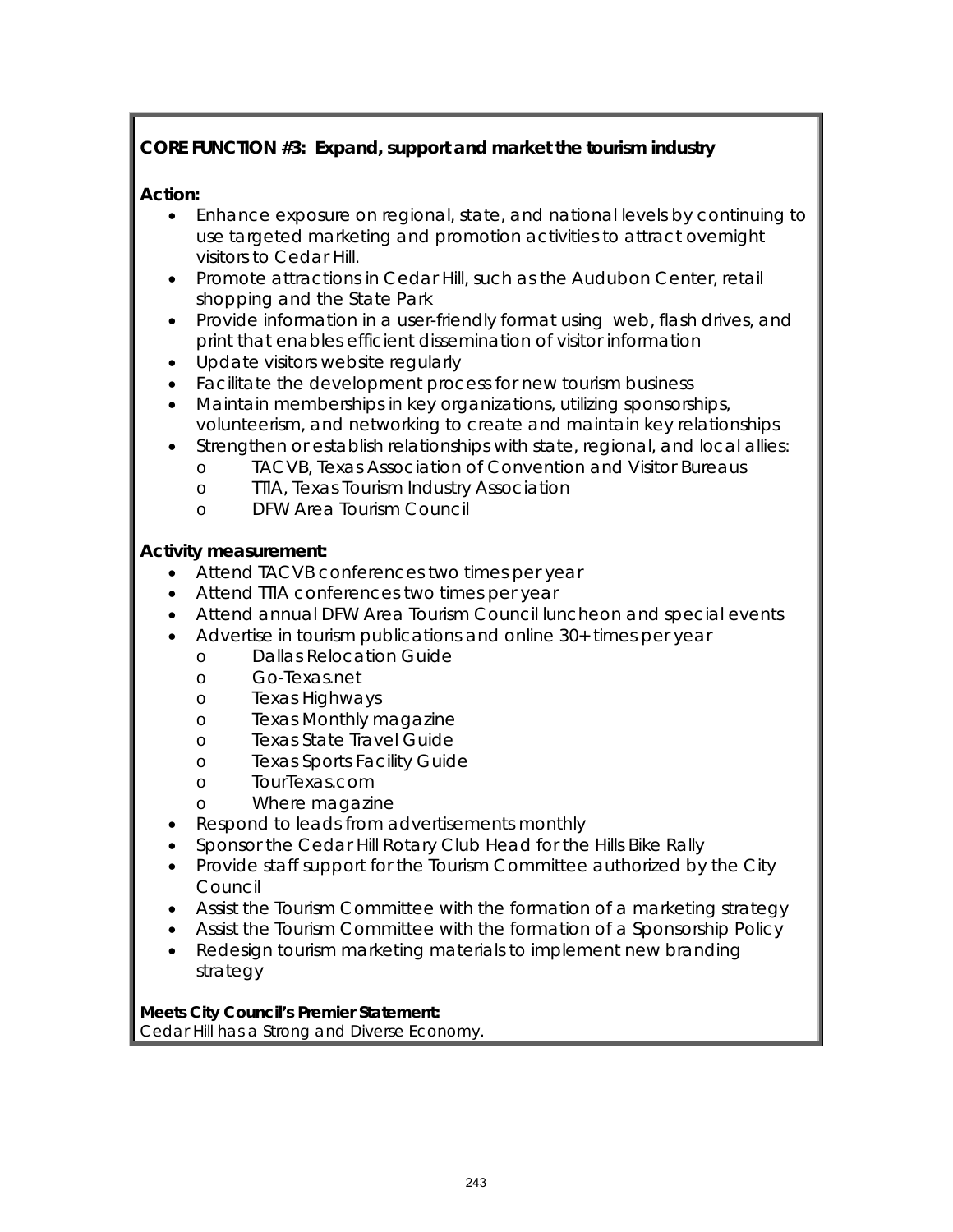# **CORE FUNCTION #4: Strategically and aggressively market Cedar Hill**

#### **Action:**

- Enhance marketing exposure on regional, state, and national level
- Focus marketing efforts in the areas of professional office and industrial
- Promote Cedar Hill Business Park competitively
- Continue refining advertising and promotion directed toward target audiences
- Identify proper sources for demographic, workforce, and traffic data
- Provide information in user-friendly format for web, flash drive, and print that enables efficient transfer of critical information to investors, brokers, site selectors, and developers
- Update website regularly
- Review policies and modify if necessary to ensure they are businessfriendly
- Facilitate development process for new business
- Redesign economic development marketing materials to implement new branding strategy
- Strengthen or establish relationships with state, regional, and local allies:
	- o Best Southwest<br>o Cedar Hill Char
	- Cedar Hill Chamber of Commerce
	- o Cedar Hill ISD
	- o Cedar Valley College
	- o Dallas Regional Chamber of Commerce
	- o DFW Marketing Team
	- o North Texas Commission
	- o Northwood University
	- o Oncor
	- o Small Business Development Center
	- o Texas One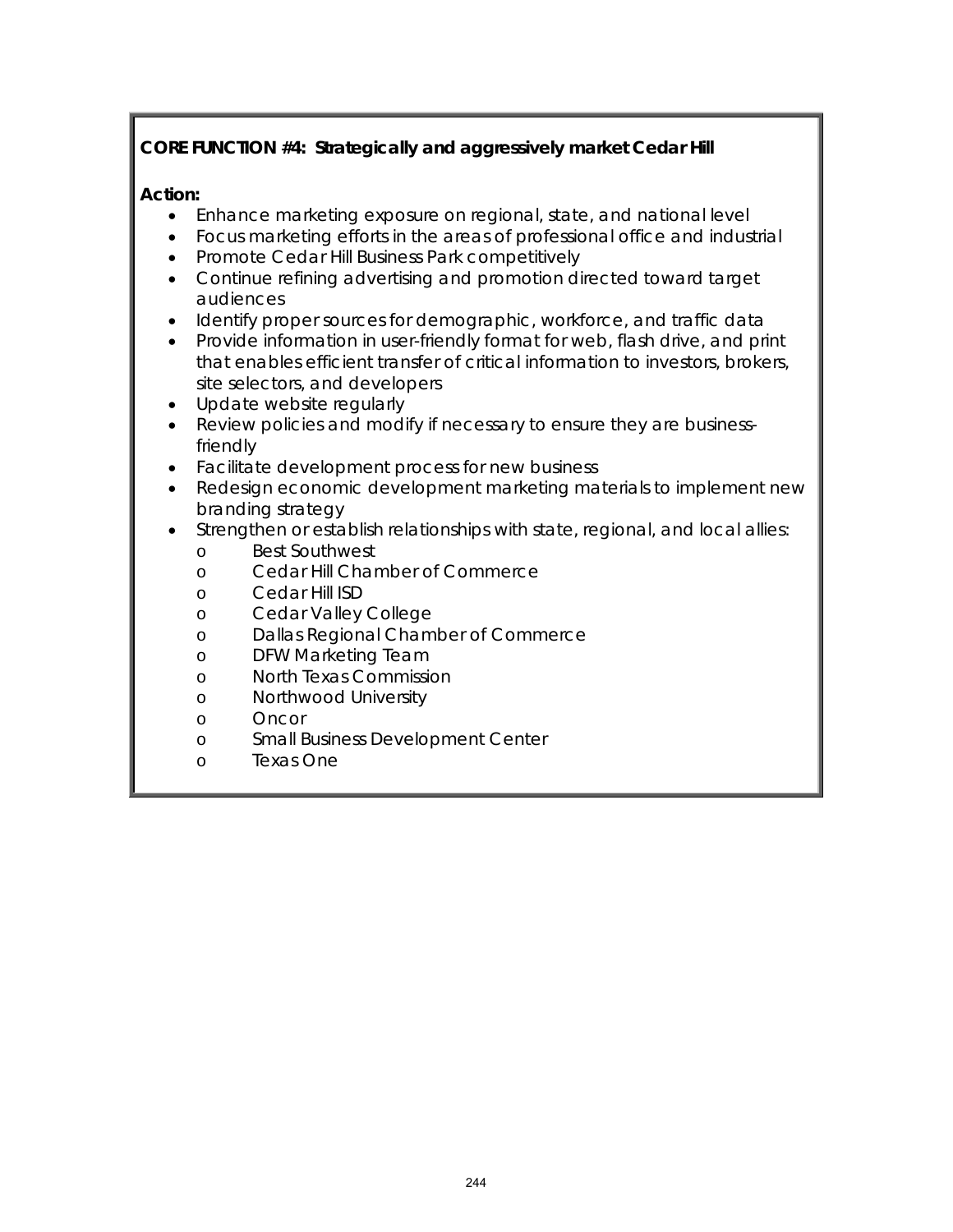## **CORE FUNCTION #4: Strategically and aggressively market Cedar Hill (continued)**

#### **Activity Measurement:**

- Increase sphere of influence through participation in events and trade shows that include real estate brokers and developers, as well as target industry leaders - 20 times per year
- Advertise in business and industry journals 15 times per year:
	- o *Dallas Business Journal*
	- o *D CEO* Magazine
	- o Core Net Global's *The Leader* magazine
	- o *Site Selection* magazine
	- o *American British Business*
	- o Dallas Regional Chamber's Economic Development and Relocation Guides
	- o *Texas Real Estate Business*
	- o *Best Southwest Images* magazine
	- o *Texas Wide Open for Business* magazine
- Produce and refine marketing materials designed to attract targeted business
	- o Demographics book, update bi-annually
	- o Aerial map, produce annually
	- o Street map, produce biennially
	- o Cedar Hill Business Park Brochure, update as needed
	- o Cedar Hill Visitor's Guide update quarterly
	- o Ads for multi-media publication, update annually
- Maintain property listings in Cedar Hill Prospector website weekly
- Send GIS updates to GIS Planning quarterly

**Meets City Council's Premier Statement:**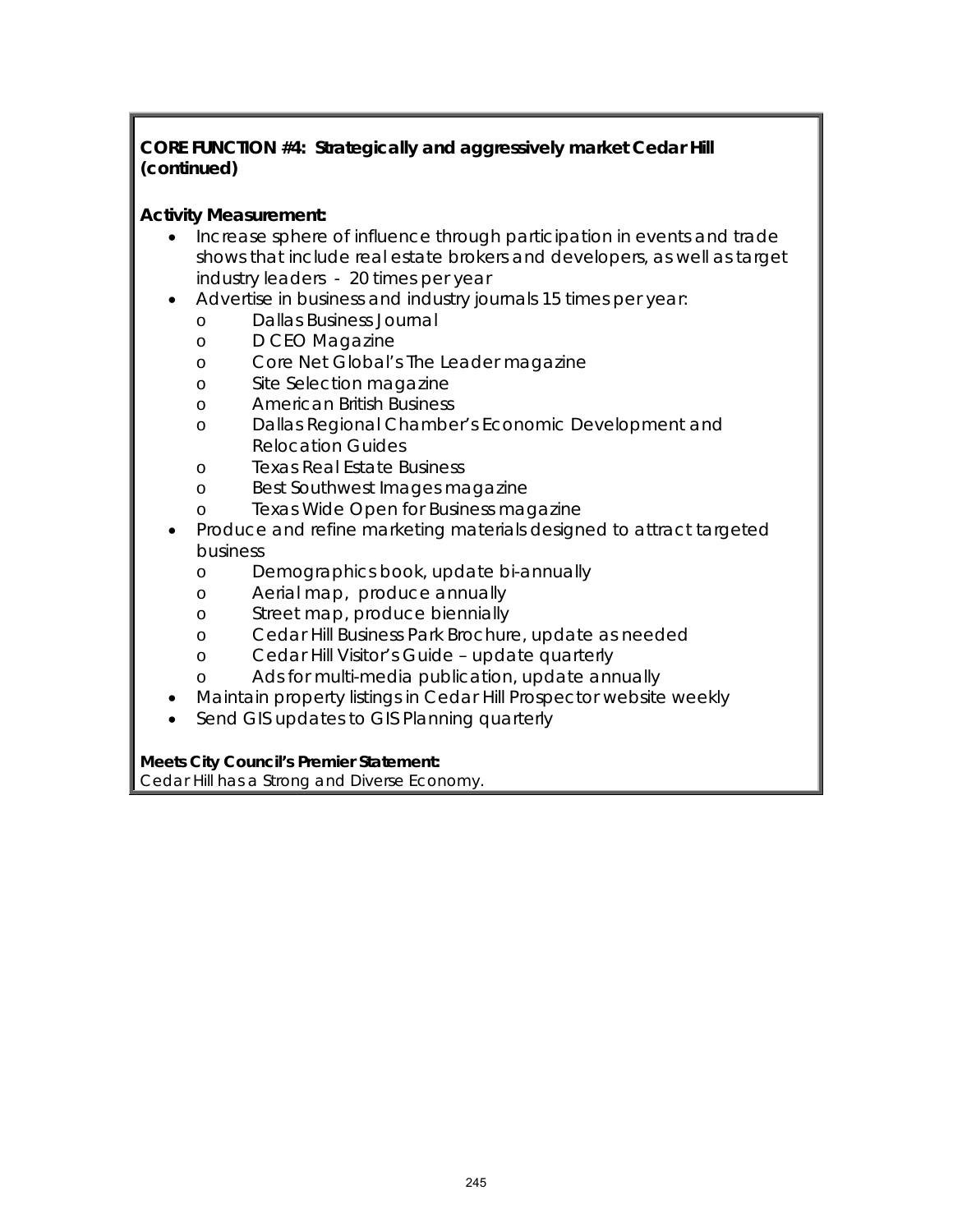#### **Crime Control District**

| CATEGORY                                     | <b>ACTUAL</b><br>2011-12 | <b>BUDGET</b><br>2012-13 | <b>ESTIMATED</b><br>2012-13 |                          |                         | <b>BUDGET</b><br>2013-14 |
|----------------------------------------------|--------------------------|--------------------------|-----------------------------|--------------------------|-------------------------|--------------------------|
| <b>BEGINNING FUND BALANCE</b>                | \$                       | \$                       | \$                          | $\overline{\phantom{a}}$ | $\sqrt[6]{\frac{1}{2}}$ | 206,250                  |
| <b>REVENUES:</b><br>Taxes<br>Interest Income |                          |                          |                             | 206,250                  |                         | 858,000<br>10,000        |
| <b>TOTAL Revenues</b>                        |                          |                          |                             | 206,250                  |                         | 868,000                  |
| <b>TOTAL AVAILABLE RESOURCES</b>             |                          |                          |                             | 206,250                  |                         | 1,074,250                |
| <b>EXPENDITURES:</b><br><b>Public Safety</b> |                          |                          |                             |                          |                         | 841,970                  |
| <b>TOTAL Expenditures</b>                    |                          |                          |                             |                          |                         | 841,970                  |
| Revenue over (under) Expenditures            |                          |                          |                             | 206,250                  |                         | 26,030                   |
| <b>ENDING FUND BALANCE</b>                   |                          |                          |                             | 206,250                  |                         | 232,280                  |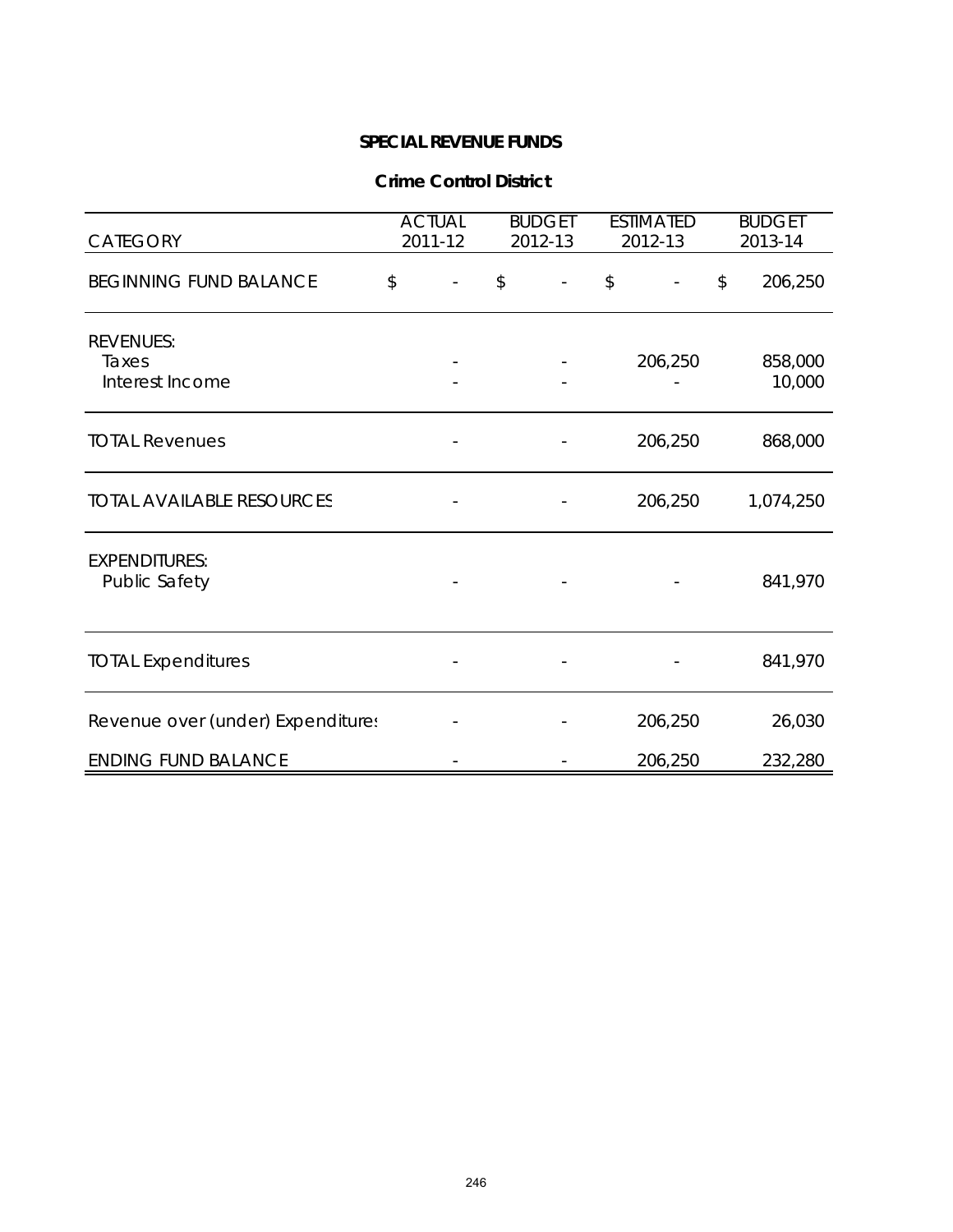# **CRIME CONTROL AND PREVENTION DISTRICT**

#### **MISSION STATEMENT:**

**The Cedar Hill Police Department is dedicated to providing the highest quality service that promotes and maintains a safe environment – in partnership with the community – consistent with our values.** 

#### **CORE FUNCTIONS:**

- **1)** Utilizes four officers and one sergeant engaging in Community Oriented Policing (COP) to deliver the highest quality of police services in partnership with our community members.
- **2)** Promotes community, government and police partnerships; proactive problem solving and community engagement to address causes of crime, fear of crime, and community issues.
- **3)** Works directly with crime watch groups, other City departments, businesses, CHISD Police, community groups and citizens in providing information, crime prevention techniques and resolving community crime concerns.
- **4)** Demonstrates that proactive policing helps prevent crimes and engages citizens in keeping the city safe.
- **5)** Meets the requirements of a community-related crime prevention strategy for a police-community and school-police cooperation programs as outlined in Local Government Code.

# **FY2013-14 WORK PLAN**